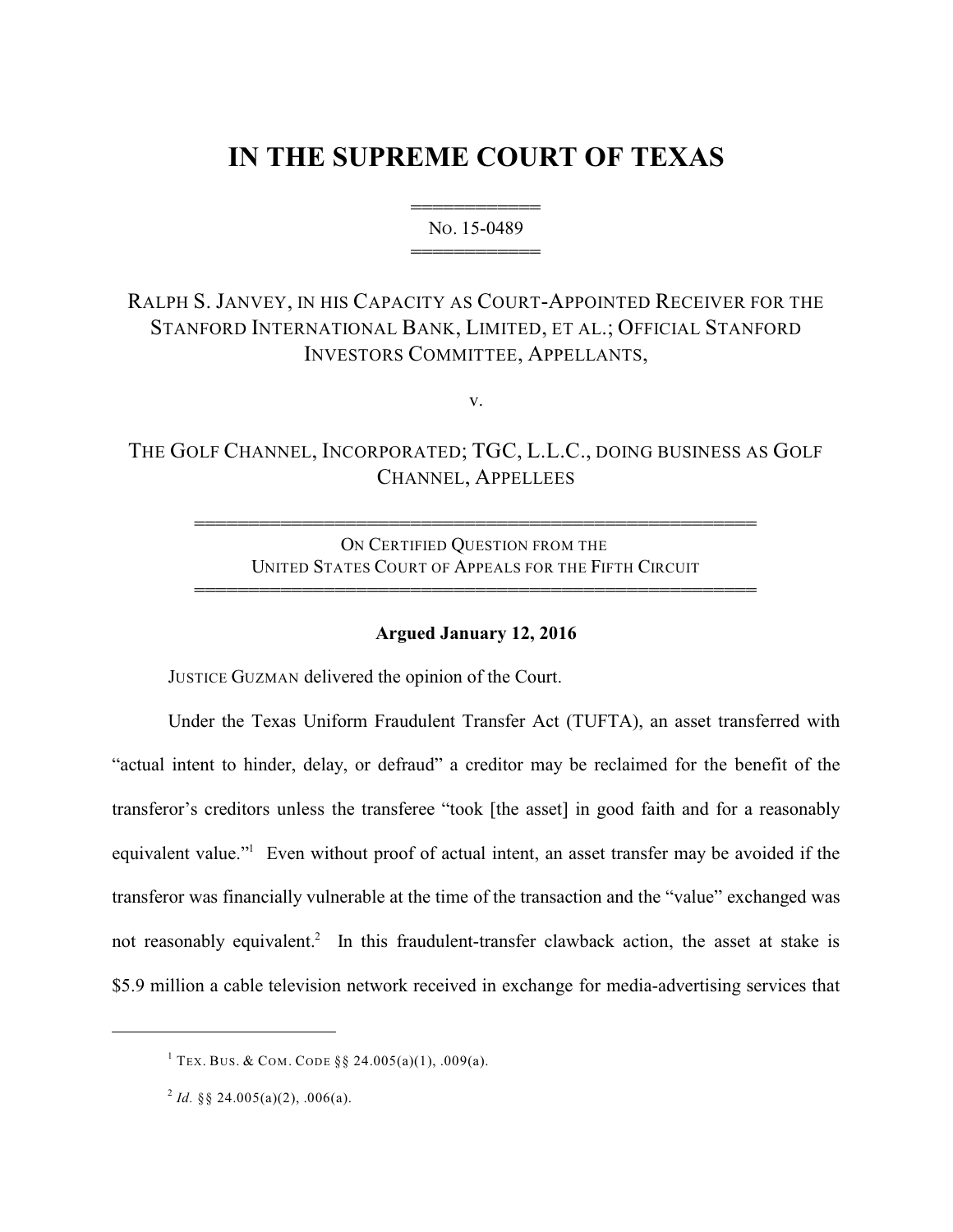included commercial air time and sponsorship recognition during sports broadcasts. The issue in this certified-question proceeding is whether the television network must relinquish its compensation absent proof the transaction benefited the transferor's creditors. The question arises not because the exchange at issue lacked objective value but because the transferor turned out to be one of the most notorious Ponzi schemes of the modern era.<sup>3</sup>

With few exceptions, courts applying similar fraudulent-transfer statutes conclusively presume actual intent and insolvency when a transfer is made in furtherance of a Ponzi scheme,<sup>4</sup> and some courts have held that satisfaction of the "reasonably equivalent value" requirement depends on the extent to which the transaction preserved the transferor's net worth for the benefit of its creditors.<sup>5</sup> Because a Ponzi scheme is a fraudulent endeavor that is driven further into insolvency

<sup>&</sup>lt;sup>3</sup> "Generically, a Ponzi scheme is a phony investment plan in which monies paid by later investors are used to pay artificially high returns to the initial investors, with the goal of attracting more investors." *In re Bonham*, 229 F.3d 750, 759 n.1 (9th Cir. 2000).

*See, e.g.*, *Klein v. Cornelius*, 786 F.3d 1310, 1320 (10th Cir. 2015) ("[B]ecause Ponzi schemes are insolvent 4 by definition, we presume that transfers from such entities involve actual intent to defraud."); *Janvey v. Brown*, 767 F.3d 430, 439 (5th Cir. 2014) (under TUFTA, "existence of the Ponzi scheme establishes fraudulent intent"); *Wiand v. Lee*, 753 F.3d 1194, 1201 (11th Cir. 2014) ("proof that a transfer was made in furtherance of a Ponzi scheme establishes actual intent to defraud" under Florida Uniform Fraudulent Transfer Act); *Wing v. Dockstader*, 482 F. App'x 361, 363 (10th Cir. 2012) ("Under the [Uniform Fraudulent Transfer Act], once it is established that a debtor acted as a Ponzi scheme, all transfers by that entity are presumed fraudulent."); *Donell v. Kowell*, 533 F.3d 762, 777 (9th Cir. 2008) ("The mere existence of a Ponzi scheme is sufficient to establish actual intent to defraud." (internal quotation and alteration omitted)); *Warfield v. Byron*, 436 F.3d 551, 558 (5th Cir. 2006) (proof of a Ponzi scheme establishes fraudulent intent and insolvency as a matter of law); *cf. Ritchie Capital Mgmt., LLC, v. Stoebner*, 779 F.3d 857, 862 (8th Cir. 2015) (declining to opine on the validity or applicability of the Ponzi-scheme presumption in the Eighth Circuit because actual fraudulent intent was established under statutory "badges of fraud" approach). *But see Finn v. Alliance Bank*, 860 N.W.2d 638, 647 (Minn. 2015) (declining to apply Ponzi-scheme presumptions in favor of case-specific inquiries under the Minnesota Uniform Fraudulent Transfer Act).

*See, e.g.*, *Warfield*, 436 F.3d at 560 ("The primary consideration in analyzing the exchange of value for any 5 transfer is the degree to which the transferor's net worth is preserved.").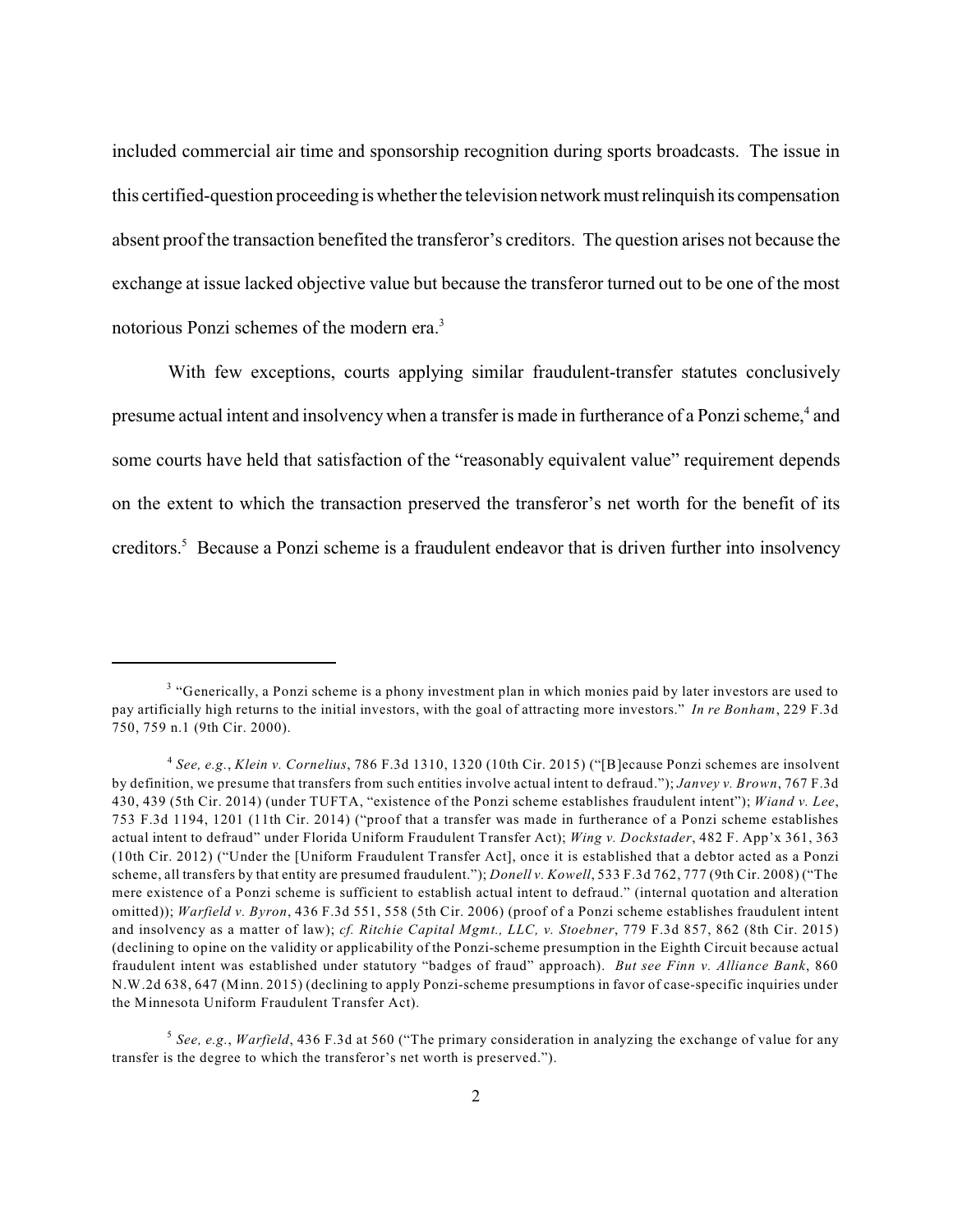with each transaction, $6$  under this authority, unknowing vendors and service providers have little defense to fraudulent-transfer claims unless the challenged transaction has the potential to generate or preserve a tangible or leviable asset for the transferor's creditors. For consumable goods and services, disgorgement of compensation becomes a veritable certainty without regard to the transferee's good faith or the objective value of the consideration the transferee provided.

Following prior precedent applying similar principles, the Fifth Circuit initially ordered the television network to return all remuneration paid for services rendered, holding that mediaadvertising services have "no value" to a Ponzi scheme's creditors even though the same services might be "quite valuable" to the creditors of a legitimate business.<sup>7</sup> On rehearing, the Circuit vacated its opinion. Observing that TUFTA, unlike the model Uniform Fraudulent Transfer Act (UFTA), specially defines the term "reasonably equivalent value" to include consideration having value from a marketplace perspective, $\frac{8}{3}$  the Circuit certified the following question to this Court:

Considering the definition of "value" in section 24.004(a) of [TUFTA], the definition of "reasonably equivalent value" in section 24.004(d) of [TUFTA], and the comment in [UFTA] stating that "value" is measured "from a creditor's viewpoint," what showing of "value" under TUFTA is sufficient for a transferee to prove the elements of the [good-faith] affirmative defense under section 24.009(a) of [TUFTA]?<sup>9</sup>

*See, e.g.*, *id.* at 558 (stating "a Ponzi scheme . . . is, as a matter of law, insolvent from its inception," citing 6 *Cunningham v. Brown*, 265 U.S. 1, 7 (1924), in which the Supreme Court recounted evidence showing that the eponymous Ponzi-scheme operator, Charles Ponzi, "was always insolvent, and became daily more so, the more his business succeeded" and never made "investments of any kind, so that all the money he had at any time was solely the result of loans by his dupes").

*Janvey v. Golf Channel*, 780 F.3d 641, 646-47 (5th Cir.), *vacated by* 792 F.3d 539 (5th Cir. 2015) (per curiam) 7 (*Golf Channel I*).

*See* TEX. BUS. & COM. CODE § 24.004(d). 8

*Janvey v. Golf Channel, Inc.*, 792 F.3d 539, 547 (5th Cir. 2015) (per curiam) (*Golf Channel II*); *see also* TEX. 9 CONST. art. 5, § 3-C(a); TEX. R. APP. P. 58.1.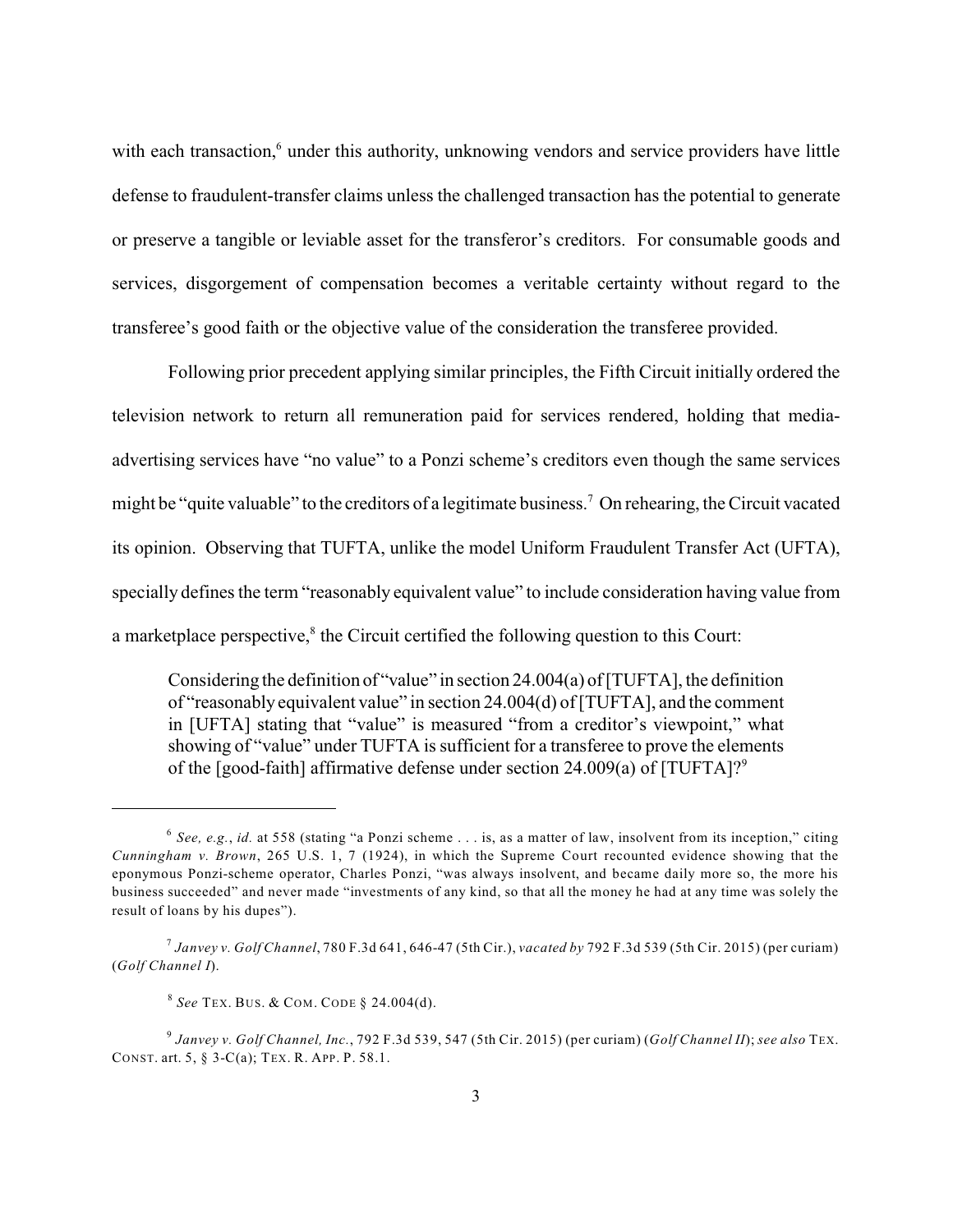Construing the relevant statutory provisions, we conclude TUFTA's "reasonably equivalent value" requirement can be satisfied with evidence that the transferee (1) fully performed under a lawful, arm's-length contract for fair market value, (2) provided consideration that had objective value at the time of the transaction, and (3) made the exchange in the ordinary course of the transferee's business.

#### **I. Background**

For nearly two decades, R. Allen Stanford perpetrated a multi-billion dollar Ponzi scheme through Antigua-based Stanford International Bank Limited (Stanford), which sold fraudulent highyield certificates of deposit to unwary investors.<sup>10</sup> To further the scheme, Stanford used new investors' principal to pay early investors their promised returns, a classic Ponzi-scheme artifice designed to create a false aura of success.<sup>11</sup> By the time the Securities and Exchange Commission uncovered the ruse in 2009, Stanford had bilked investors out of more than \$7 billion.<sup>12</sup>

After Stanford's assets were seized and placed into receivership, the court-appointed receiver instituted legal proceedings to void asset transfers Stanford made before entering receivership, including suits to recoup payments to various vendors. At issue in this certified-question proceeding

 $10$  The Ponzi scheme operated through a complicated network of more than 130 entities affiliated with Stanford. *Golf Channel I*, 780 F.3d at 642. The Fifth Circuit referred to the entire enterprise as "Stanford" for simplicity, and we do the same. *Id.* at 642 n.2.

*See, e.g.*, *Janvey v. Democratic Senatorial Campaign Comm., Inc.*, 712 F.3d 185, 188 n.1 (5th Cir. 2013) 11 (describing a typical Ponzi scheme).

 $12$  The details of the Stanford Ponzi scheme are well known and recounted at greater length in the opinion affirming R. Allen Stanford's criminal conviction and 110-year prison sentence. *See generally U.S. v. Stanford*, 805 F.3d 557 (5th Cir. 2015).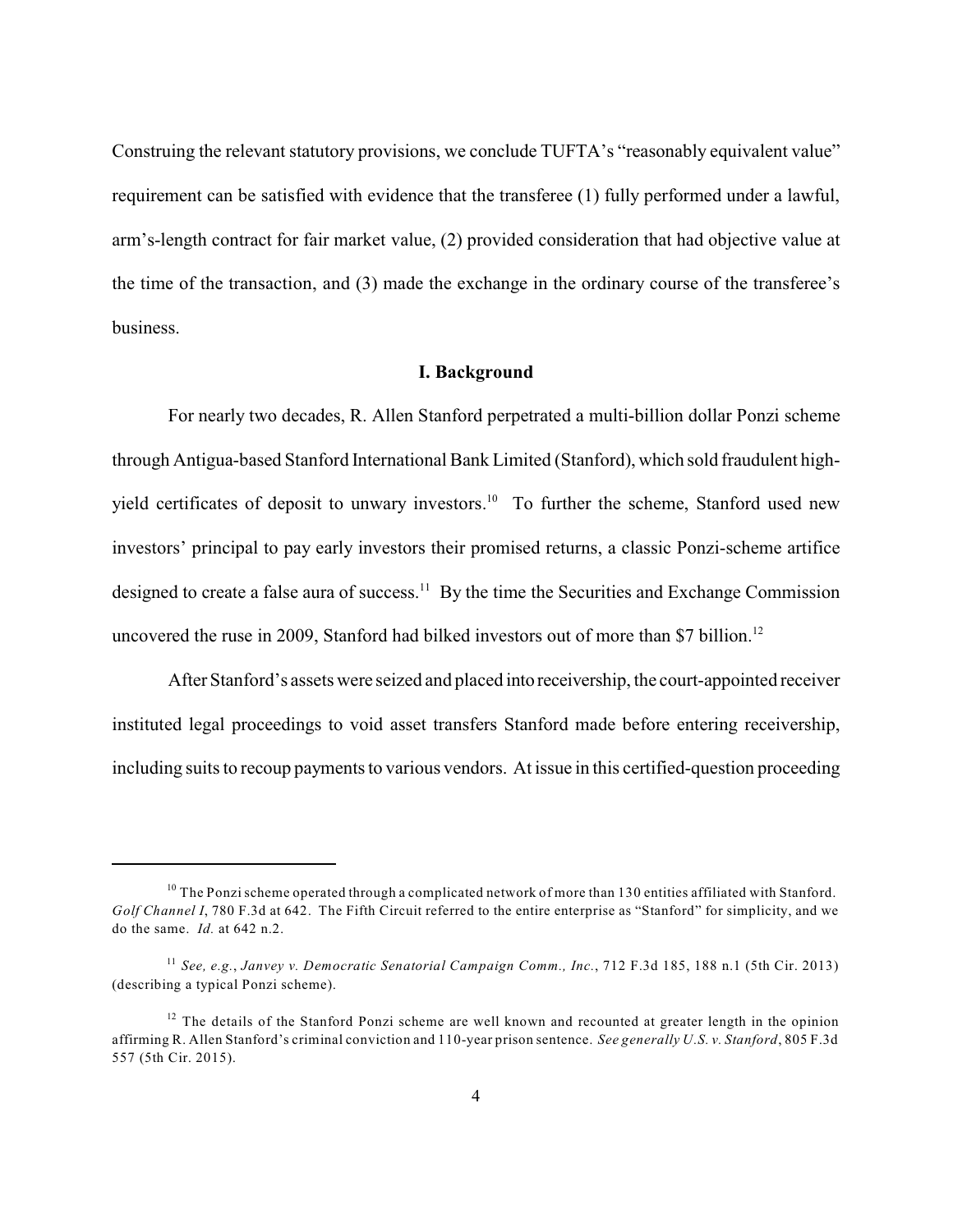are payments Stanford made to The Golf Channel, Inc. under a contract for media-advertising services. The relevant facts, recounted below, are undisputed.

In 2005, Stanford initiated a marketing plan targeting new investors in the economic echelon most coveted by the Ponzi scheme, high-net-worth individuals. Part of Stanford's strategy involved marketing directed at sporting events that skewed favorably to the desired demographic. Among other activities, Stanford became the title sponsor of the Stanford St. Jude Championship, a 2006 Professional Golfers' Association of America (PGA) event broadcasted and covered by Golf Channel.

The same year, Golf Channel entered into a two-year agreement with Stanford to provide media-advertising services to augment Stanford's existing tournament sponsorships. Those services were directed at brand awareness and included commercial air time, recognition of Stanford's St. Jude Championship and U.S. Open title sponsorships, and integration of messaging about Stanford's charitable contributions, products, and brand during live tournament coverage. In exchange for its services, Golf Channel received payments from Stanford each month of the two-year contract term, except for the last monthly payment, which Stanford failed to make. All told, Stanford paid Golf Channel \$5.9 million under the media-services contract, which Golf Channel fully performed. Three years after the services contract expired, the court-appointed receiver and the Official Stanford Investors' Committee (collectively, the Receiver) sued Golf Channel in federal district court to recover all the money Stanford paid under the media-advertising agreement, alleging the payments were made with intent to defraud Stanford's creditors.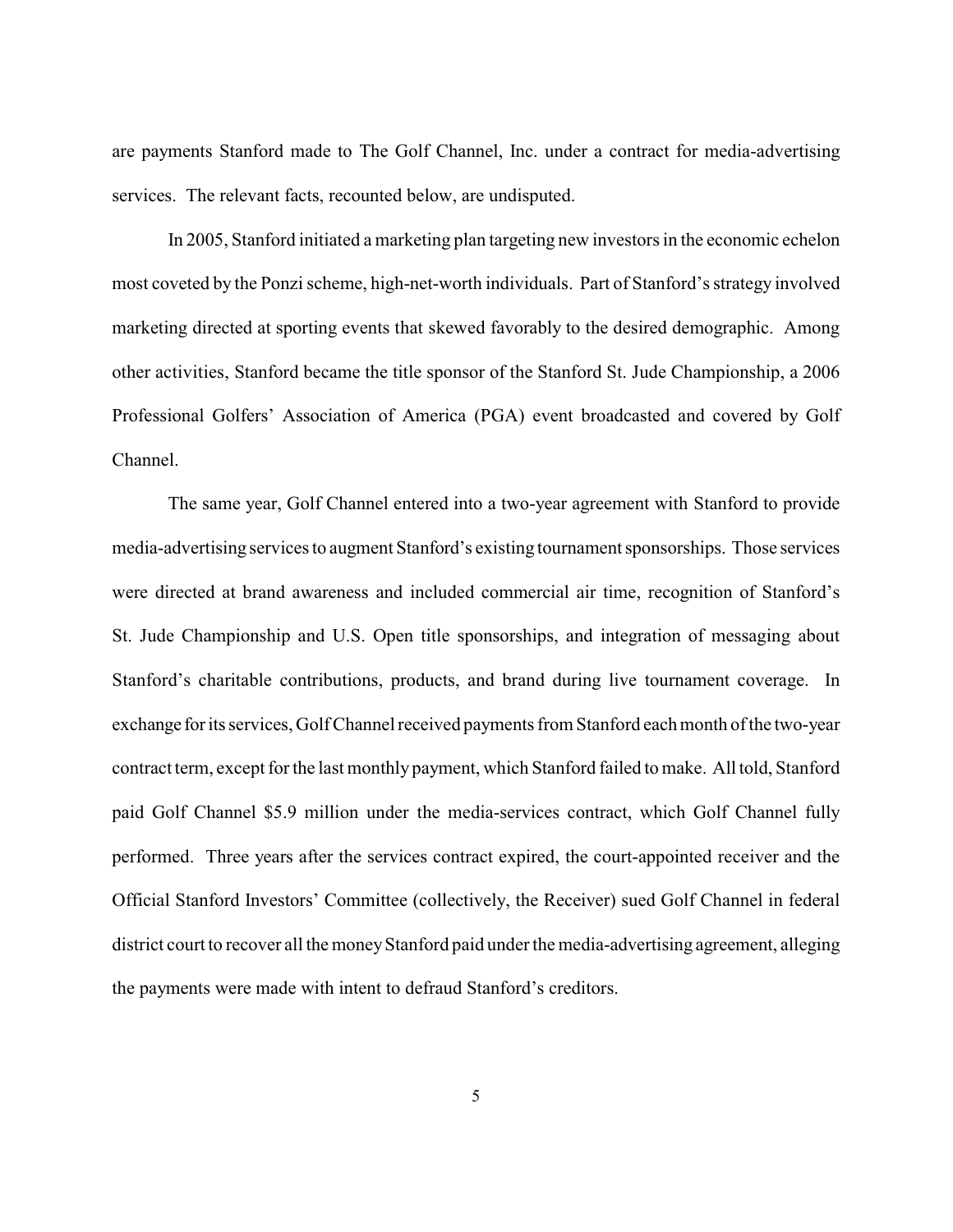On cross-motions for summary judgment in the federal-court proceeding, the Receiver asserted fraudulent intent was established as a matter of law, while Golf Channel argued the transfer was not voidable because it took Stanford's contract payments in good faith and in exchange for reasonably equivalent value.<sup>13</sup> According to the Receiver, Golf Channel's affirmative defense failed as a matter of law because advertising services that further a Ponzi scheme and produce no tangible estate asset have zero value from the perspective of the enterprise's creditors.<sup>14</sup>

The district court agreed fraudulent intent was conclusively established because Stanford operated a Ponzi scheme, but granted summary judgment for Golf Channel on its affirmative defense. Citing TUFTA's definition of "reasonably equivalent value," the court opined that, if Golf Channel's services provided any "value," the exchange of value was reasonably equivalent because the transaction was arm's length, in good faith, at fair market value, and in the ordinary course of business.<sup>15</sup> As to the threshold issue of value, the court similarly resolved that matter in Golf Channel's favor.

In doing so, the district court rejected the Receiver's argument that there is no "value" unless the transaction leaves the transferor's estate with a tangible asset on which creditors can levy execution. Because value is determined at the time of the transaction, the court explained that transferring consumable goods and services can confer value even though nothing is ultimately left

<sup>&</sup>lt;sup>13</sup> See TEX. BUS. & COM. CODE § § 24.005(a)(1), .009(a).

<sup>&</sup>lt;sup>14</sup> See UNIF. FRAUDULENT TRANSFER ACT § 3, cmt. 2, 7A pt. II U.L.A. 48 (2006) ("Consideration having no utility from a creditor's viewpoint does not satisfy the statutory definition [of value].").

<sup>&</sup>lt;sup>15</sup> See TEX. BUS. & COM. CODE § 24.004(d) ("'Reasonably equivalent value' includes without limitation, a transfer or obligation that is within the range of values for which the transferor would have sold the assets in an arm's length transaction.").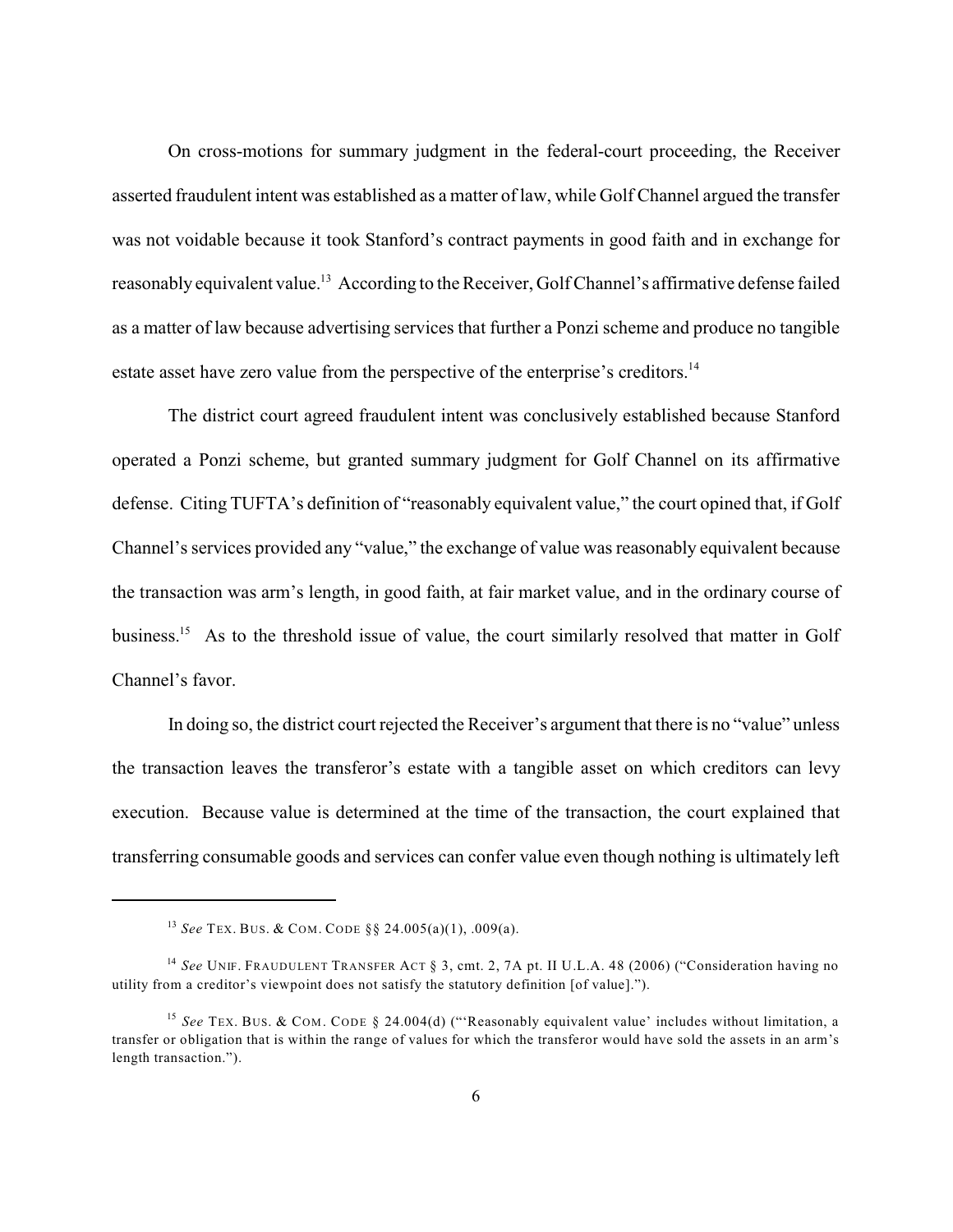behind for creditors. A contrary rule, the court observed, would sweep too broadly, negating the good-faith defense for vendors such as the electric and water companies that serviced Stanford's facilities. Because Golf Channel's advertising time and services had objective value at the time of the transaction,  $16$  the district court concluded Golf Channel provided reasonably equivalent value for Stanford's contract payments. The court refused to categorically presume that vendors incidentally supporting a Ponzi scheme—like utility and office supply companies—provide no value in an otherwise good-faith transaction. In sum, the court concluded that Golf Channel did not actively promote or participate in the Ponzi scheme and, therefore, was an innocent trade creditor that had provided reasonably equivalent value in the form of media-advertising services.

On appeal, the Fifth Circuit initially reversed and rendered judgment in the Receiver's favor.<sup>17</sup> Disregarding the significant market value of the media-advertising services Golf Channel sold to Stanford, the court held those services provide zero value to a Ponzi scheme's creditors.<sup>18</sup> On panel rehearing, however, the Fifth Circuit vacated its prior opinion and, in a certified question, asks "what showing of 'value' under TUFTA is sufficient for a transferee to prove the elements of the  $[good-faith]$  affirmative defense?"<sup>19</sup> The overarching issue—whether Stanford's payments to Golf Channel may be rescinded and the funds returned to Stanford's estate—turns on the proper construction of the relevant provisions in TUFTA.

<sup>&</sup>lt;sup>16</sup> As the district court explained, "The right to air commercials on Golf Channel has value; otherwise Golf Channel's business model would crash." *Janvey v. TGC, LLC*, No. 3:11-CV-00294, Document 93, at 13 (N.D. Tex. filed Nov. 5, 2013) (available at https://www.pacer.gov).

<sup>&</sup>lt;sup>17</sup> Golf Channel I, 780 F.3d at 642.

 $^{18}$  *Id.* 

<sup>&</sup>lt;sup>19</sup> Golf Channel II, 792 F.3d at 547.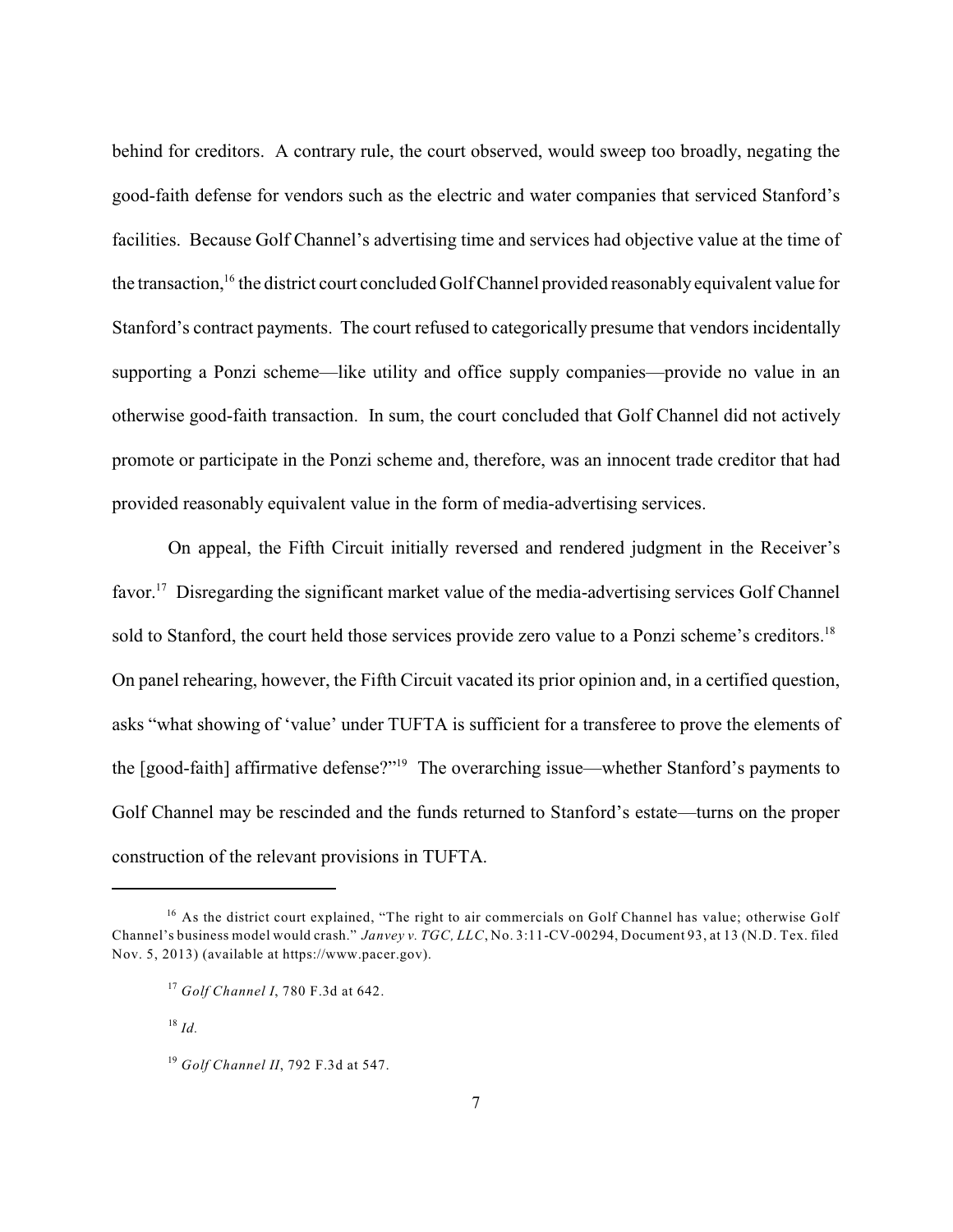#### **II. Discussion**

## **A. Overview**

TUFTA's purpose is to prevent debtors from prejudicing creditors by improperly moving

assets beyond their reach.<sup>20</sup> Under TUFTA, a transfer made with actual or constructive intent to

defraud any creditor may be avoided to the extent necessary to satisfy the creditor's claims:

(a) A transfer made or obligation incurred by a debtor is fraudulent as to a creditor . . . if the debtor made the transfer or incurred the obligation:

(1) with actual intent to hinder, delay, or defraud any creditor of the debtor; or

(2) without receiving a reasonably equivalent value in exchange for the transfer or obligation, and the debtor:

(A) was engaged or was about to engage in a business or a transaction for which the remaining assets of the debtor were unreasonably small in relation to the business or transaction; or

(B) intended to incur, or believed or reasonably should have believed that the debtor would incur, debts beyond the debtor's ability to pay as they became due. $21$ 

In determining actual intent under subsection (a)(1), TUFTA provides a list of eleven,

nonexclusive indicia of fraudulent intent, including transfer to an insider, concealment of the

transfer, debtor-retained control of the property after the transfer, debtor-involved litigation prior to

transfer, and failure to obtain consideration reasonably equivalent to the value of the asset

*KCM Fin. LLC v. Bradshaw*, 457 S.W.3d 70, 89 (Tex. 2015) ("[TUFTA] is designed to protect creditors from 20 being defrauded or left without recourse due to the actions of unscrupulous debtors"); *accord* UNIF. FRAUDULENT TRANSFER ACT § 3, cmt. 2, 7A pt. II U.L.A. 48 (2006).

<sup>&</sup>lt;sup>21</sup> TEX. BUS. & COM. CODE § 24.005(a); *accord id.* § 25.006(a) (transfer is fraudulent as to present creditor if debtor is insolvent or made insolvent by a transfer and debtor did not receive reasonably equivalent value); *see also id.* § 24.008 (creditor remedies for fraudulent transfer).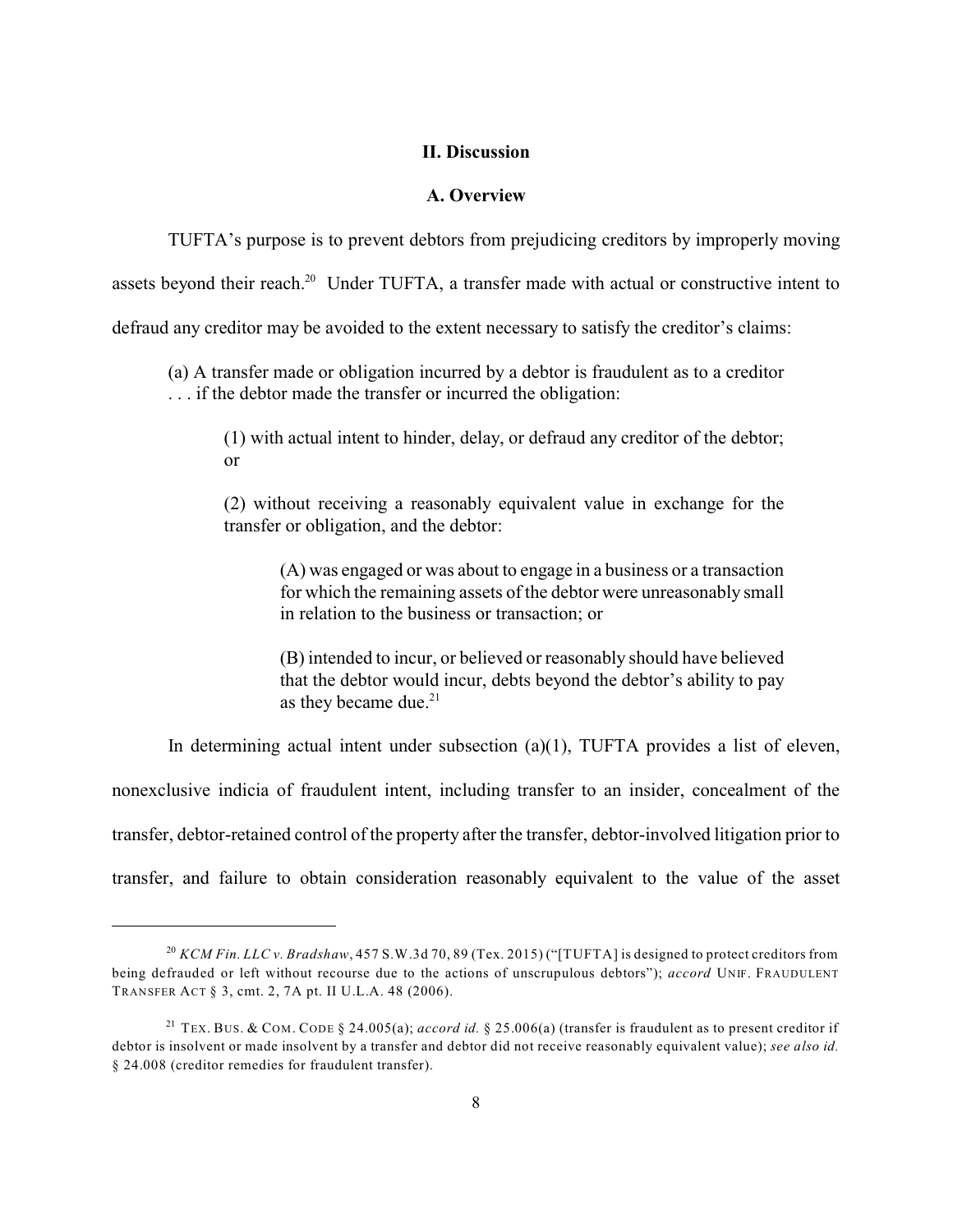transferred.<sup>22</sup> Evidence of a single "badge of fraud" does not conclusively demonstrate intent, but a confluence of several presents a strong case of fraud.<sup>23</sup> Intent to defraud is ordinarily a fact question.<sup>24</sup>

When a Ponzi scheme is involved, however, courts applying TUFTA analogues have bypassed the statutory badges-of-fraud analysis in favor of a conclusive presumption that transfers in furtherance of the scheme were made with actual intent to defraud.<sup>25</sup> Such transfers are fraudulent per se, the theory goes, based on the enterprise's illegality and incipient insolvency, which is also conclusively presumed.<sup>26</sup> Because the Fifth Circuit has adopted these presumptions,  $27$  Stanford's transfer of \$5.9 million to Golf Channel was considered fraudulent as a matter of law.<sup>28</sup> As such, both the district and appellate courts held Golf Channel must surrender its compensation unless it

*G.M. Houser, Inc. v. Rodgers*, 204 S.W.3d 836, 843 (Tex. App.—Dallas 2006, no pet.). 23

*See* cases, *supra*, n.4. 25

*Id.* 26

<sup>27</sup> We express no opinion regarding the validity of the Fifth Circuit's conclusive Ponzi-scheme presumptions. Neither party briefed the issues before this Court or in the federal appellate proceeding; the issues are well beyond the certified question's scope; and we need not address the matter to answer the certified question. *See State Office of Risk Mgmt. v. Carty*, 436 S.W.3d 298, 301 n.3 (Tex. 2014) (declining to address an unbriefed issue beyond the scope of the certified question); *Fiess v. State Farm Lloyds*, 202 S.W.3d 744, 751 (Tex. 2006) (declining to address an unnecessary issue "not framed by the certified question"); *see also Greene v. Farmers Ins. Exch.*, 446 S.W.3d 761, 767 (Tex. 2014) (citing advisory-opinion concerns in deciding not to consider an issue when the Court's disposition of another issue resolved the parties' dispute). Though we need not consider the validity *vel non* of the Ponzi-scheme presumptions, we note that TUFTA provides only one express presumption: "A debtor who is generally not paying the debtor's debts as they become due is presumed to be insolvent." TEX. BUS. & COM. CODE  $\S$  24.003(b).

<sup>28</sup> The Fifth Circuit relied on Golf Channel's stipulation that, under that court's precedent, the transfer was fraudulent per se because Stanford was engaged in a Ponzi scheme. *Golf Channel I*, 780 F.3d at 644.

 $^{22}$  *Id.* § 24.005(b).

*Queen v. Dupree*, 303 S.W.2d 769, 774 (Tex. 1957); *see also Spoljaric v. Percival Tours, Inc.*, 708 S.W.2d 24 432, 434 (Tex. 1986).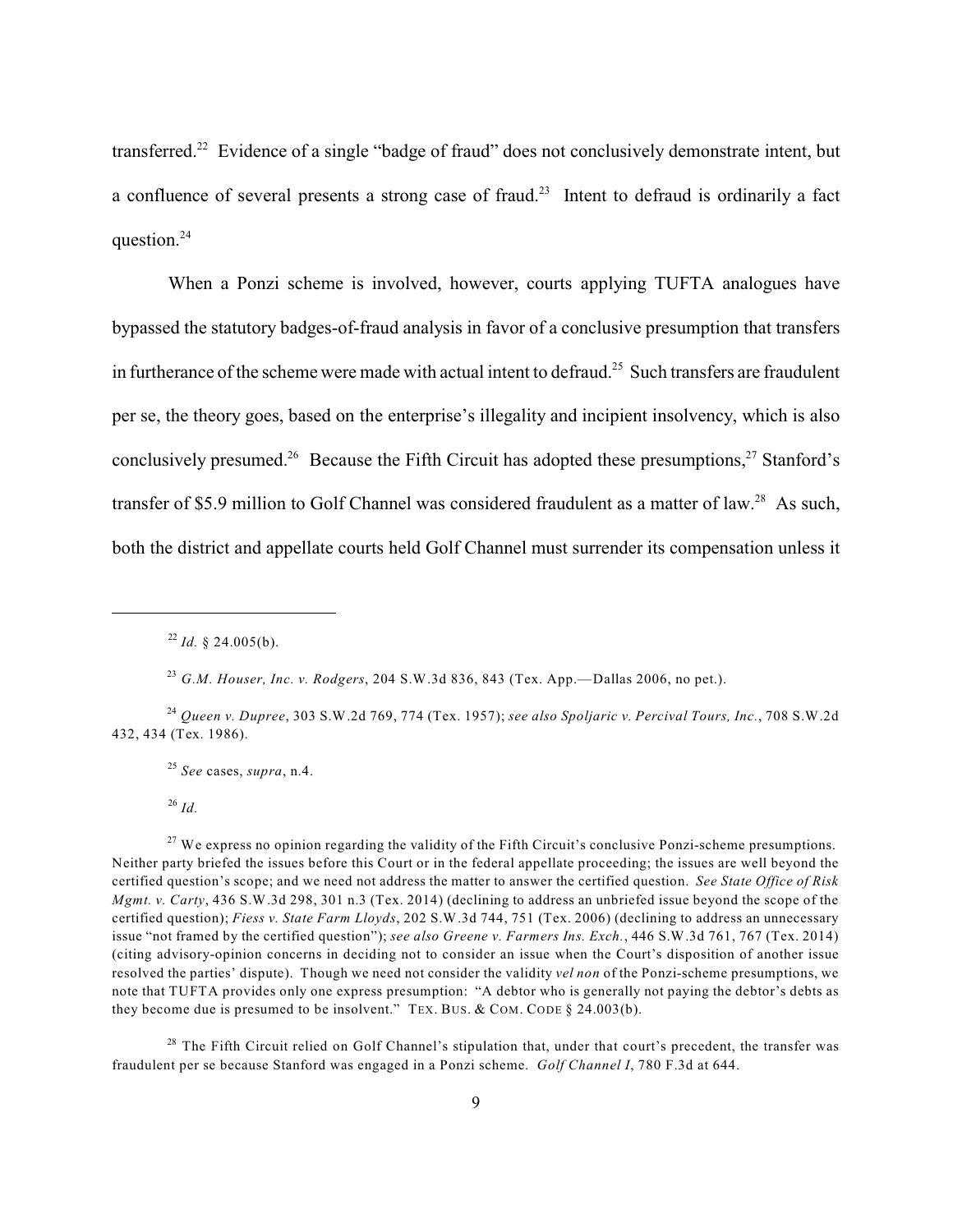establishes the affirmative defense in TUFTA section 24.009(a), which applies in actual-intent cases and protects "a person who took [the transfer] in good faith and for a reasonably equivalent value."<sup>29</sup> The question certified to this Court concerns only the "reasonably equivalent value" requirement of the affirmative defense.

As to that issue, the district court determined Golf Channel's services provided value reasonably equivalent to the payments it received from Stanford.<sup>30</sup> The Fifth Circuit initially disagreed, concluding Golf Channel's services had no value because Stanford operated a Ponzi scheme.<sup>31</sup> According to the Circuit, this conclusion is inescapable because, under TUFTA, "value" must be assessed from the standpoint of Stanford's creditors and the focus of the value inquiry is "the extent to which the transferor's net worth is preserved."<sup>32</sup> Applying that perspective, the court held (1) Golf Channel failed to produce evidence its services preserved the value of Stanford's estate or had any utility to Stanford's creditors and (2) "Golf Channel's (unknowing) efforts to extend the Ponzi scheme had no value to the creditors," even though "theymay have been quite valuable to the creditors of a legitimate business."<sup>33</sup> This is so, the court reasoned, because attracting new investors to a Ponzi scheme decreases the estate's value by adding new liabilities.<sup>34</sup> In short, because Stanford

*See* TEX. BUS. & COM. CODE § 24.009(a). 29

<sup>&</sup>lt;sup>30</sup> Janvey v. TGC, LLC, No. 3:11-CV-00294, Document 93, at 16 (N.D. Tex. filed Nov. 5, 2013) (available at https://www.pacer.gov).

*Golf Channel I*, 780 F.3d at 646. 31

*Id.* at 645 (citing UFTA § 3, cmt. 2 and quoting *Warfield*, 436 F.3d at 558). 32

 $^{33}$  *Id.* at 646.

*Id*. 34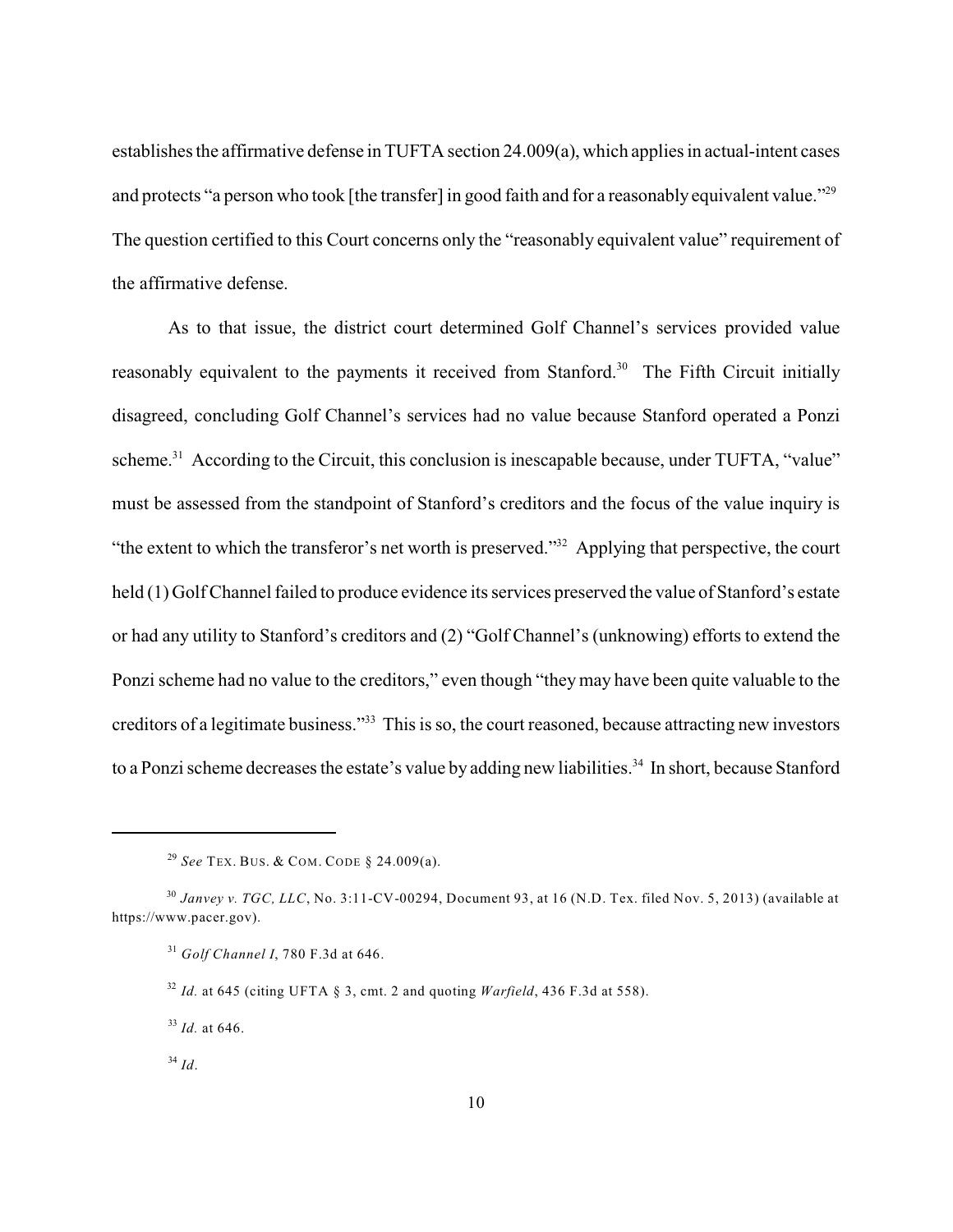operated a Ponzi scheme, the expenditures for Golf Channel's media services further depleted the assets of an irredeemably insolvent debtor without conferring any reciprocal benefit for its creditors.

Dismissing Golf Channel's argument that incidental support of a Ponzi scheme is insufficient to negate the objective value of the services provided, the court declared that TUFTA requires value to be determined solely from the creditors' perspective and makes no exception for innocent "trade creditors" who provide services and goods.<sup>35</sup> Though acknowledging that value can exist for consumables or in transactions with speculative economic benefits that never actually materialize, the court found no evidence Stanford's creditors actually or potentially benefited from Golf Channel's media-advertising services.<sup>36</sup> This conclusion presumably derives from the court's view that generating business for a Ponzi scheme *necessarily* decreases the value of the estate, which would not be the case for legitimate businesses procuring similar media-advertising services.

The court left open the possibility that a narrow class of services to a Ponzi scheme might confer value from a creditor's viewpoint, providing as an example electricity services that helped preserve the debtor's real property from deteriorating.<sup>37</sup> Concluding, however, that Golf Channel produced no evidence that its media-advertising services benefited Stanford's creditors, the court

<sup>&</sup>lt;sup>35</sup> *Id.* at 647.

*Id.* (distinguishing *In re Fairchild Aircraft Corp.*, 6 F.3d 1119, 1123-27 (5th Cir. 1993), *abrogated on other* 36 *grounds by In re Dunham*, 110 F.3d 286 (5th Cir. 1997), in which value existed when a debtor paid the jet-fuel bill of a third-party airline company in a financially unsuccessful attempt to bolster a strategic alliance with the company).

<sup>&</sup>lt;sup>37</sup> Id. at 646 n.7.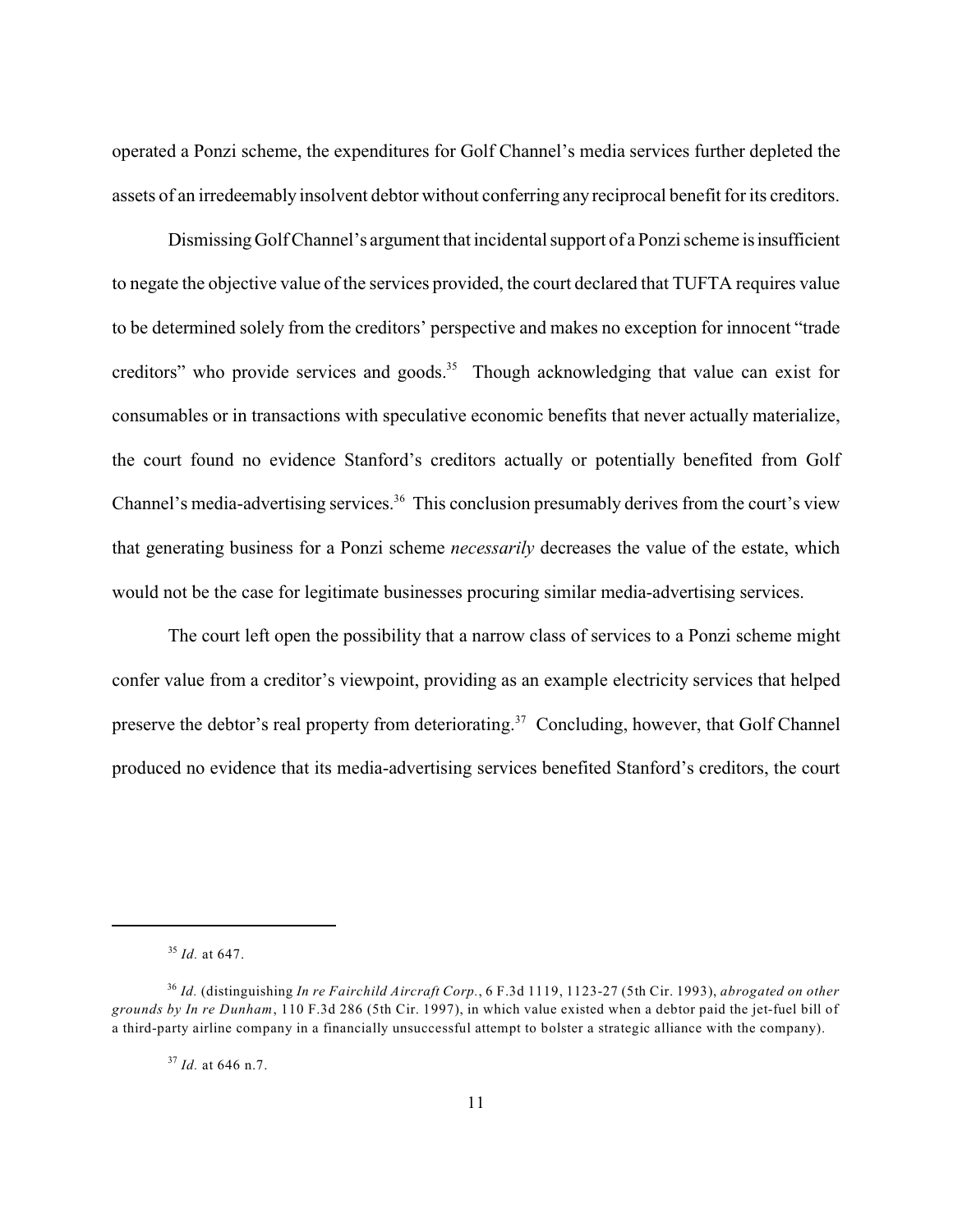found value lacking as a matter of law and did not reach the secondary inquiry of whether the value exchanged was reasonably equivalent.<sup>38</sup>

On rehearing, the panel vacated its opinion and certified a statutory-construction question to this Court, citing tension between an UFTA comment regarding the definition of "value," which is not found in our statute, and TUFTA's definition of "reasonably equivalent value," which has no parallel in UFTA or in any other state's uniform fraudulent-transfer statute.<sup>39</sup> The court commented that the latter "suggests that value should be measured from the perspective of a buyer in the general marketplace, not from the perspective of creditors," while the former states that "[c]onsideration having no utility from a creditor's viewpoint does not satisfy the statutory definition [of value]."<sup>40</sup> Although admitting that a transfer of services or other consumables to a debtor would normally confer value, the Fifth Circuit stated "the case before us may be different because Stanford was engaged in a Ponzi scheme, not a legitimate enterprise."<sup>41</sup>

<sup>&</sup>lt;sup>38</sup> Under analogous statutory schemes, courts evaluating whether an exchange was for "reasonably equivalent value" typically employ a two-step analysis: (1) whether the debtor received any value and (2) whether the value exchanged was reasonably equivalent. *See In re Brobeck, Phleger & Harrison LLP*, 408 B.R. 318, 341 (Bankr. N.D. Cal. 2009) (collecting cases describing the two-step process); *ASARCO LLC v. Ams. Mining Corp.*, 396 B.R. 278, 336 (S.D. Tex. 2008); *In re King & Assocs.*, 295 B.R. 246, 283 (Bankr. N.D. Ill. 2003); *In re Universal Clearing House Co.*, 60 B.R. 985, 998 (D. Utah 1986); *cf.* 5 COLLIER ON BANKRUPTCY ¶ 548.05[2][a] (Alan N. Resnick & Henry J. Sommer eds., 16th ed. 2009) ("The initial determination of whether the debtor received any value is typically easy and resolved by applying [the statutory] definition. Transactions that satisfy, discharge or secure all or part of an otherwise legitimate obligation are for 'value;' transactions that are gifts or effectively gifts . . . are not.").

*See Golf Channel II*, 792 F.3d at 545. 39

<sup>&</sup>lt;sup>40</sup> *Id.* at 544-45 (comparing TEX. BUS. & COM. CODE § 24.004(d) with UFTA § 3, cmt. 2).

 $^{41}$  *Id.* at 546.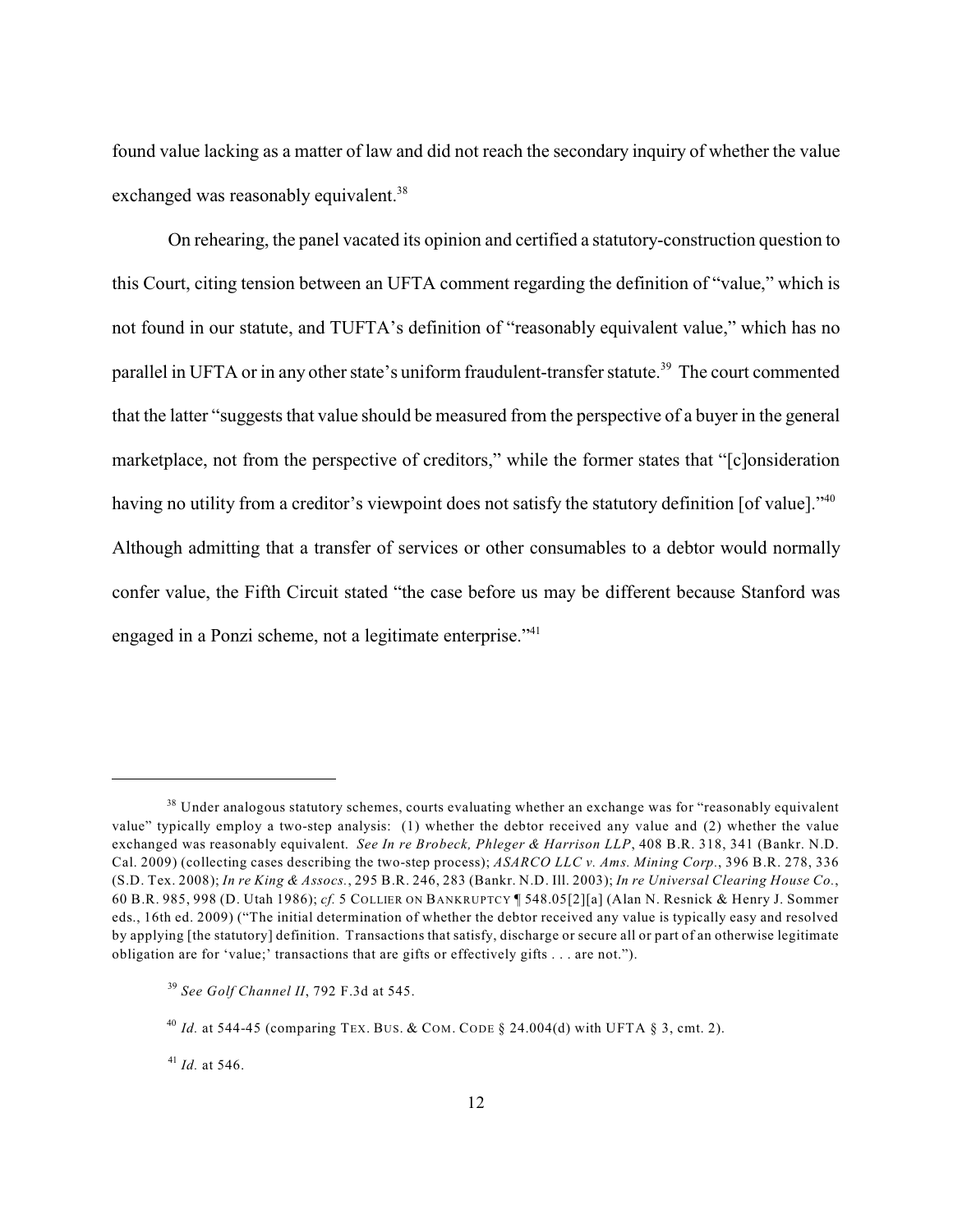## **B. "Value" and "Reasonably Equivalent Value"**

In section 24.004, TUFTA specially defines both "value" and the subsumed concept of

"reasonably equivalent value," as follows:

(a) Value is given for a transfer or obligation if, in exchange for the transfer or obligation, property is transferred or an antecedent debt is secured or satisfied, but value does not include an unperformed promise made otherwise than in the ordinary course of the promisor's business to furnish support to the debtor or another person.

. . . .

(d) "Reasonably equivalent value" includes without limitation, a transfer or obligation that is within the range of values for which the transferor would have sold the assets in an arm's length transaction. 42

Notably, neither definition is exclusive.<sup>43</sup>

TUFTA's definition of value tracks UFTA's definition precisely.<sup>44</sup> The comments to UFTA

explain:

The definition [of value] . . . is not exclusive. "Value" is to be determined in light of the purpose of the Act to protect a debtor's estate from being depleted to the prejudice of the debtor's unsecured creditors. Consideration having no utility from a creditor's viewpoint does not satisfy the statutory definition. The definition does not specify all the kinds of consideration that do not constitute value for the purposes of this Act—*e.g.*, love and affection.<sup>45</sup>

<sup>45</sup> *Id.* § 3, cmt. 2.

 $42$  Tex. Bus. & COM. CODE § 24.004(a), (d).

*See id.*; *see also* UNIF. FRAUDULENT TRANSFER ACT § 3, cmt. 2. 43

<sup>&</sup>lt;sup>44</sup> See Unif. Fraudulent Transfer Act § 3(a).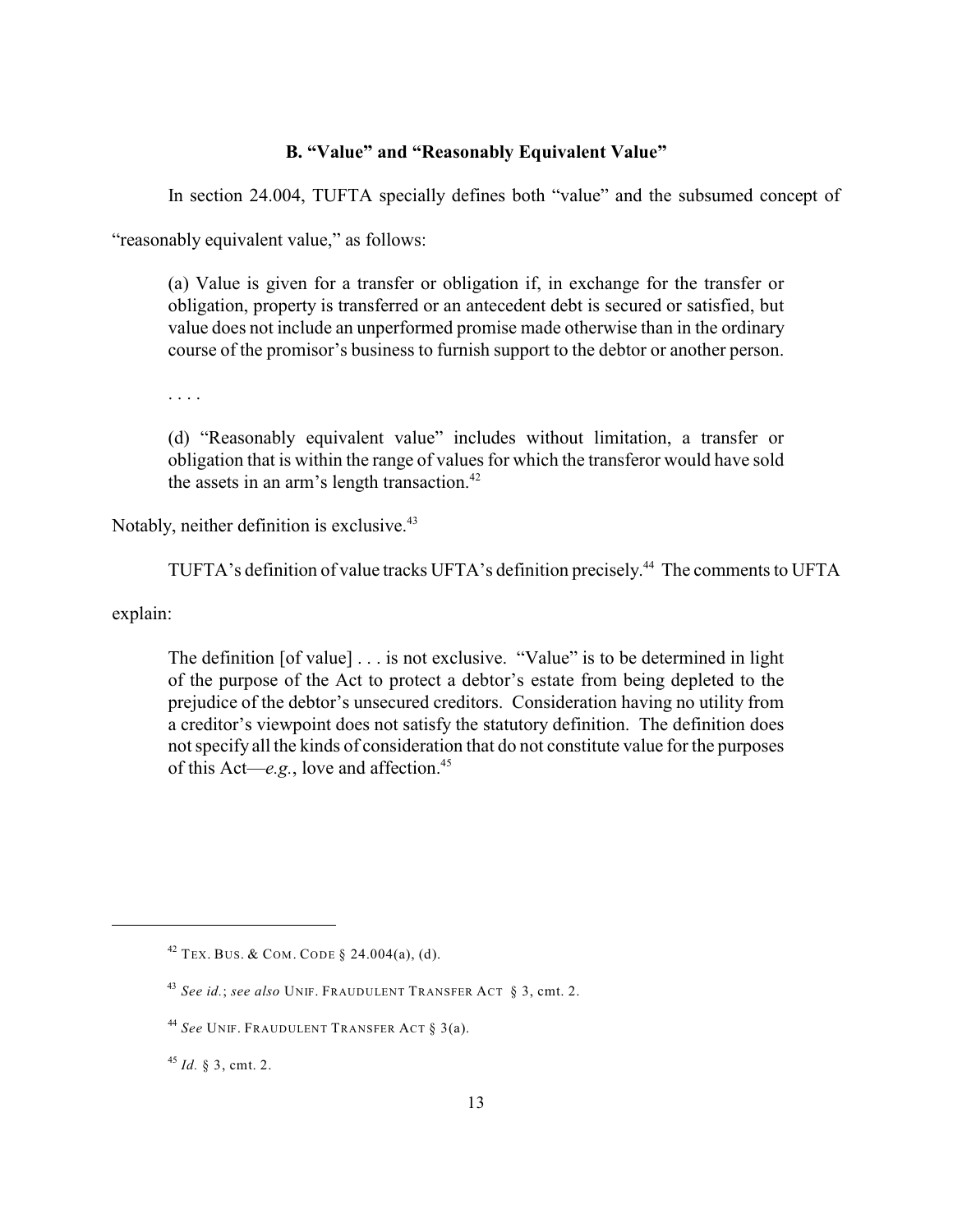Variants of "value," including "reasonably equivalent value," are not defined in UFTA, but are clearly encompassed in the broader definition.<sup>46</sup> As the parties acknowledge, both value and reasonable equivalency are determined as of the time of the transaction, not in hindsight.<sup>47</sup> Assuming consideration of value is exchanged in the first instance, "[t]he concept of reasonably equivalent value is a means of determining if the debtor received a fair exchange in the market place for the [asset] transferred."<sup>48</sup>

Given the broad, nonexclusive definitions of "value" and "reasonably equivalent value," the services Golf Channel provided indisputably had objective value at the time of the transaction, even if Stanford was insolvent or imminently insolvent at the time.<sup>49</sup> Certainly, had Stanford not purchased Golf Channel's television air time, the services would have been available to another buyer at market rates. The parties, however, advocate divergent methods of assessing value in the Ponzi-scheme context, disputing what it means to consider "utility [of the consideration] from a creditor's viewpoint" and how TUFTA's market-value inquiry applies.

<sup>&</sup>lt;sup>46</sup> *Id.* § 3, cmt. 1 ("This section defines 'value' as used in various contexts in this Act, frequently with a qualifying adjective [including 'reasonably equivalent value'].").

*See, e.g.*, *In re R.M.L., Inc.*, 92 F.3d 139, 153 (3d Cir. 1996) (reviewing "the transaction at the time the 47 transfer was made"); *In re Chomakos*, 69 F.3d 769, 770 (6th Cir. 1995) (the relevant point in time for determining whether debtors received "reasonably equivalent value in exchange for the money they wagered at the casino is the point at which their bets were placed"); *In re Fairchild Aircraft Corp.*, 6 F.3d at 1127 (assessing value "as of the time the investment was made"); *In re Morris Commc'ns NC, Inc.*, 914 F.2d 458, 466 (4th Cir. 1990) ("The date for defining such reasonable equivalence is the date of the transfer . . . ."); *see also* 5 COLLIER ON BANKRUPTCY ¶ 548.03[5] ("It is valued as of the date of the transfer.").

*In re Ozark Rest. Equip. Co.*, 850 F.2d 342, 344-45 (8th Cir. 1988). 48

<sup>&</sup>lt;sup>49</sup> See Golf Channel I, 780 F.3d at 646-47 (recognizing that Golf Channel's services "may have been quite valuable to the creditors of a legitimate business" and did not "lack[] value in the abstract").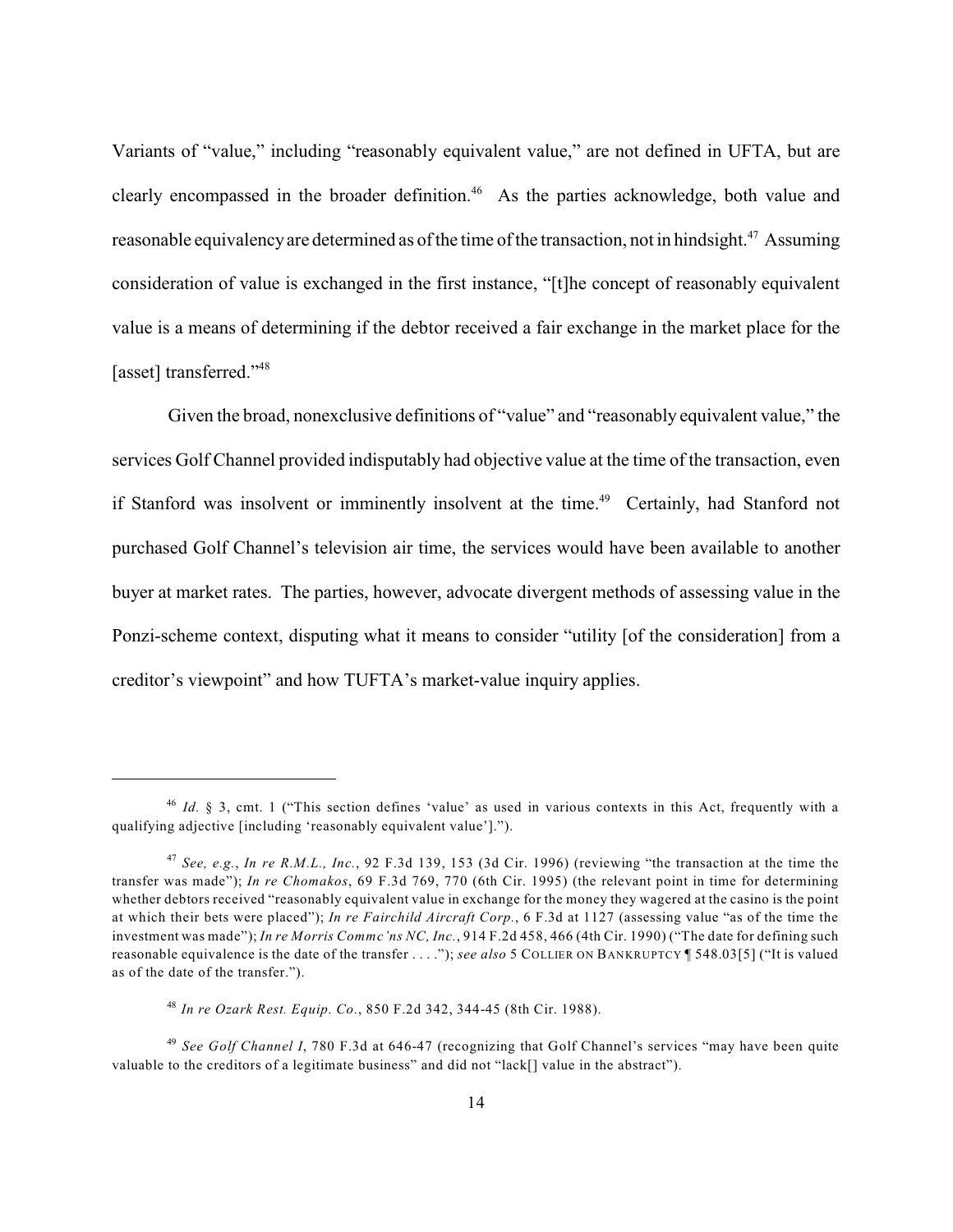The Receiver maintains that (1) only the creditors' perspective is of consequence in determining whether, as a threshold matter, any value was exchanged at the time of the transfer, (2) only transactions that preserve or improve the debtor's estate (or presumably carry the potential to do so) confer value within TUFTA's meaning, and (3) this conclusion is mandatory because TUFTA's purpose is to "protect a debtor's estate from being depleted to the prejudice of the debtor's unsecured creditors."<sup>50</sup> The Receiver categorically rejects market value as a relevant consideration at the first step of the value inquiry. Consequently, the Receiver contends the exemplary marketvalue inquiry in the statutory definition of "reasonably equivalent value" is irrelevant to the existence of "value" because it does not answer the pertinent inquiry, which is whether the debtor's estate was preserved or (potentially) enriched by the transaction. When TUFTA's reasonably equivalent value definition does come into play, the Receiver interprets it as applying only when a debtor sells an asset of disputed worth. The Receiver asserts that the definition finds purpose in such a case by providing a "range of values" yardstick for reasonable equivalency and is not implicated here because the value of the asset Stanford transferred to Golf Channel is fixed and certain.

Applying this paradigm to the realities of the transaction at hand, the Receiver argues that Golf Channel's advertising services—even if effective—would only attract new investors, enable the Ponzi scheme to continue, and thrust it further into insolvency.<sup>51</sup> As a result, the Receiver insists

<sup>&</sup>lt;sup>50</sup> UNIF. FRAUDULENT TRANSFER ACT § 3, cmt. 2, 7A pt. II U.L.A. 48 (2006); *see* Tex. Bus. & Com. Code § 24.012 (directing that TUFTA be "applied and construed to effectuate its general purpose to make uniform the law with respect to [fraudulent transfers] among states enacting [UFTA]").

*See Scholes v. Lehmann*, 56 F.3d 750, 757 (7th Cir. 1995) (recognizing that "the longer a Ponzi scheme is 51 kept going the greater the losses to the investors"); *see also Warfield*, 436 F.3d at 560 (explaining "[t]he primary consideration in analyzing the exchange of value for any transfer is the degree to which the [debtor's] net worth is preserved").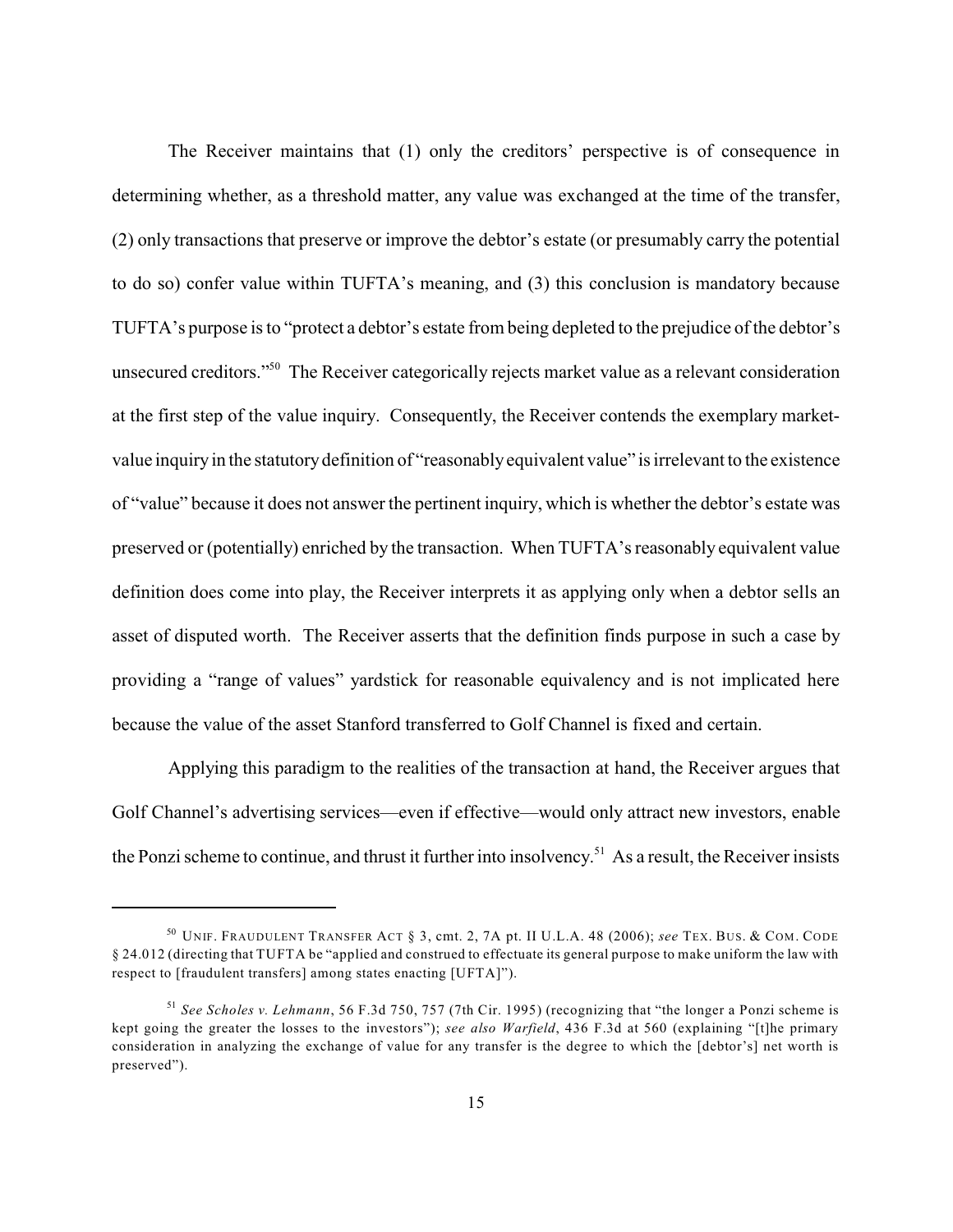Golf Channel's services constituted no value at the time of the transaction. Accepting that mediaadvertising services on a major cable network would certainly be useful to creditors of a legitimate business, and may have had utility to Stanford, the Receiver nevertheless stresses that such services had no utility to Stanford's creditors and the payments made to acquire those services prejudiced Stanford's creditors by depleting the estate's assets. The Receiver thus champions a value inquiry that turns on how Stanford's creditors—either gifted with the clarity of hindsight or imputed with the debtor's knowledge—would have valued the consideration at the time of the exchange. In the Receiver's view, to ensure consistency and uniformity of fraudulent-transfer laws, proof of market value—an objective standard—cannot be sufficient to establish the existence of value from a creditor's perspective under TUFTA.

Golf Channel has no quarrel with determining value from a creditor's viewpoint, but charges the Receiver with improperly applying a retrospective value inquiry and focusing on a subjective evaluation by the debtor's creditors rather than viewing the transaction from a reasonable creditor's perspective.<sup>52</sup> Golf Channel asserts that, regardless of whose viewpoint is contemplated, consideration that has objective value at the time of the transaction meets the statutory definition of value without regard to the ultimate impact on the debtor's estate.<sup>53</sup> Golf Channel finds support for

*Cf. In re Mercury Cos.*, 527 B.R. 438, 447 (D. Colo. 2015) ("Reasonable equivalence is viewed objectively 52 and from the perspective of the debtor's creditors, without regard to the subjective needs or perspectives of the debtor or transferee." (internal citations omitted)); *Nat'l Loan Inv'rs, L.P. v. Robinson*, 98 S.W.3d 781, 783-84 (Tex. App.—Amarillo 2003, pet. denied) (recognizing creditor perspective as "the relevant focal point" under TUFTA and observing that "whether the debtor received reasonably equivalent value for the property he transferred is determined from . . . the reasonable creditor's viewpoint").

*See In re Fin. Federated Title & Trust, Inc.*, 309 F.3d 1325, 1332 (11th Cir. 2002) (concluding the value 53 inquiry should focus on the value of the goods and services provided rather than on the impact that the goods and services had on the bankrupt enterprise); *see also In re Chomakos*, 69 F.3d at 772 (declining to evaluate transactions solely from creditors' perspective in cases involving non-tangible or consumable goods and services, such as gambling and dining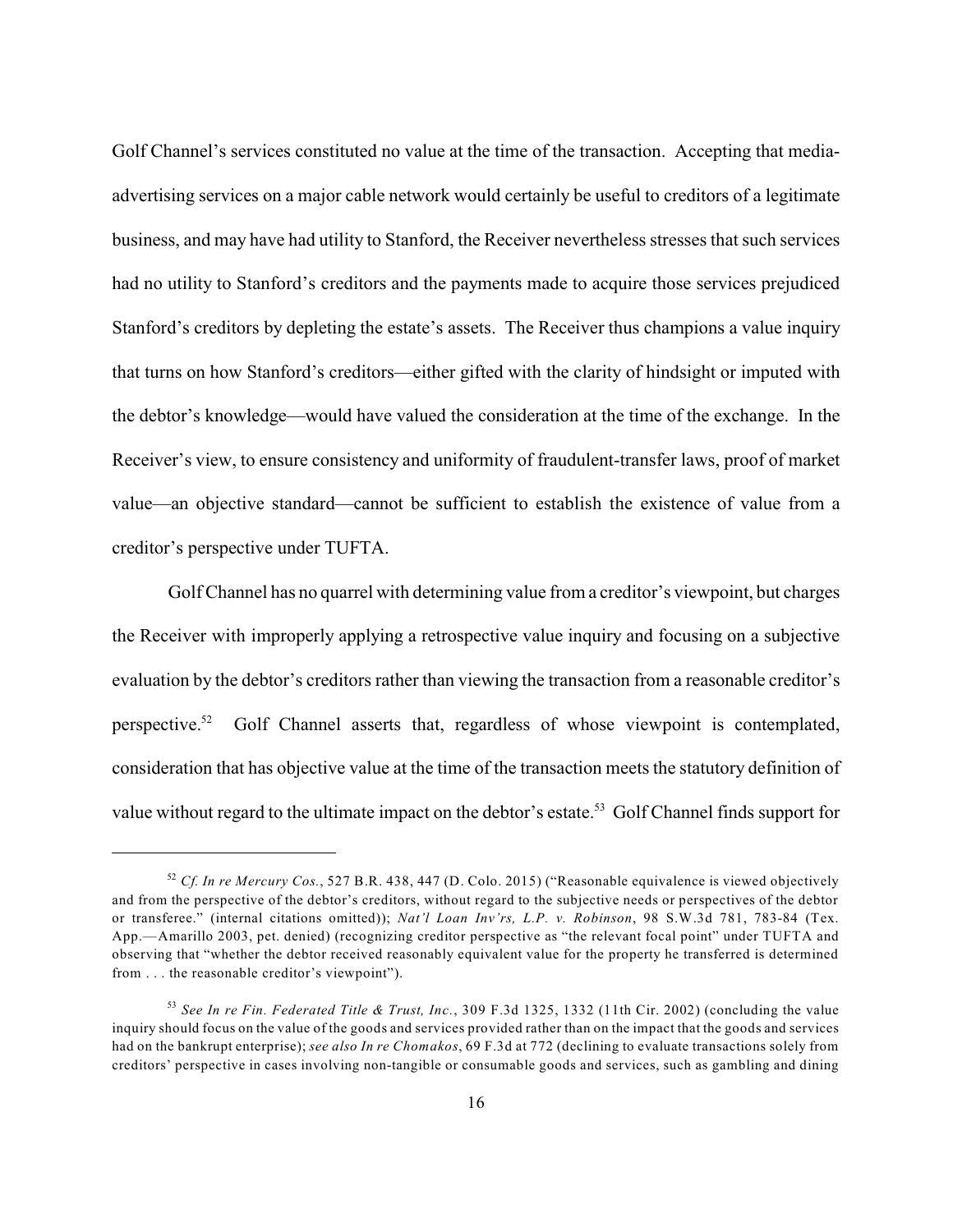an objective determination of value in section 24.004(d)'s special definition of "reasonably equivalent value." Assuming *arguendo* that the specific example in the definition describes only a situation in which a debtor has sold assets,<sup>54</sup> Golf Channel reasons that if fair market value in an arm's-length transaction demonstrates a debtor received reasonably equivalent value when it sold an asset, it follows that the debtor received reasonably equivalent value when it purchased an asset, product, or service at market prices. Golf Channel, joined by several amici,<sup>55</sup> warns that embracing the Receiver's value analysis would wreak economic havoc if good-faith merchants are required to forfeit their earnings unless they prove that, at the end of the day, the transaction conferred some secondary or residual benefit to the estate or, at a minimum, did not further the debtor's insolvency.

The answer to the certified question thus turns on the proper construction and application of the terms "value" and "reasonably equivalent value" as used in TUFTA.

expenditures); *In re Grigoni*s, 208 B.R. 950, 955-56 (Bankr. D. Mont. 1997) (consideration immediately and completely consumed, such as a service, has "a liquidation or 'second-hand' value of zero" and "by definition, always results in asset depletion," but it is "nonsense" to conclude that such transfers are fraudulent merely because "transfers of funds to secure such enjoyments can by definition be of no value" from the viewpoint of creditors).

<sup>&</sup>lt;sup>54</sup> The Fifth Circuit noted confusion about whether the specific example in section 24.004(d) describes only the debtor's side of the transaction or whether it could apply to either side of the transaction. *Golf Channel II*, 792 F.3d at 545. Section 24.004(d) uses the word "transferor," which is not defined or used elsewhere in the statute, instead of the term "debtor," which is a defined term and is used consistently throughout the statute. TEX. BUS. & COM. CODE §§ 24.002(6), .004(d). Use of the broader term "transferor" suggests viewing the example as applying to either side of the transaction. However, the example also employs the term "assets," and the term "asset," is specially defined in TUFTA as referring to "property of a debtor." *Id.* § 24.002(2); *cf.* TEX. GOV'T CODE § 312.003(b) ("The singular includes the plural and the plural includes the singular unless expressly provided otherwise.").

<sup>&</sup>lt;sup>55</sup> ATP Tour, Inc.; David Toms; David Toms Golf, LLC; IMG Worldwide, Inc.; International Players Championship, Inc.; JPMorgan Chase Bank, N.A.; Merge Healthcare Inc.; PGA Tour, Inc.; Texas Association of Broadcasters, Texas Cable Association; and The University of Miami.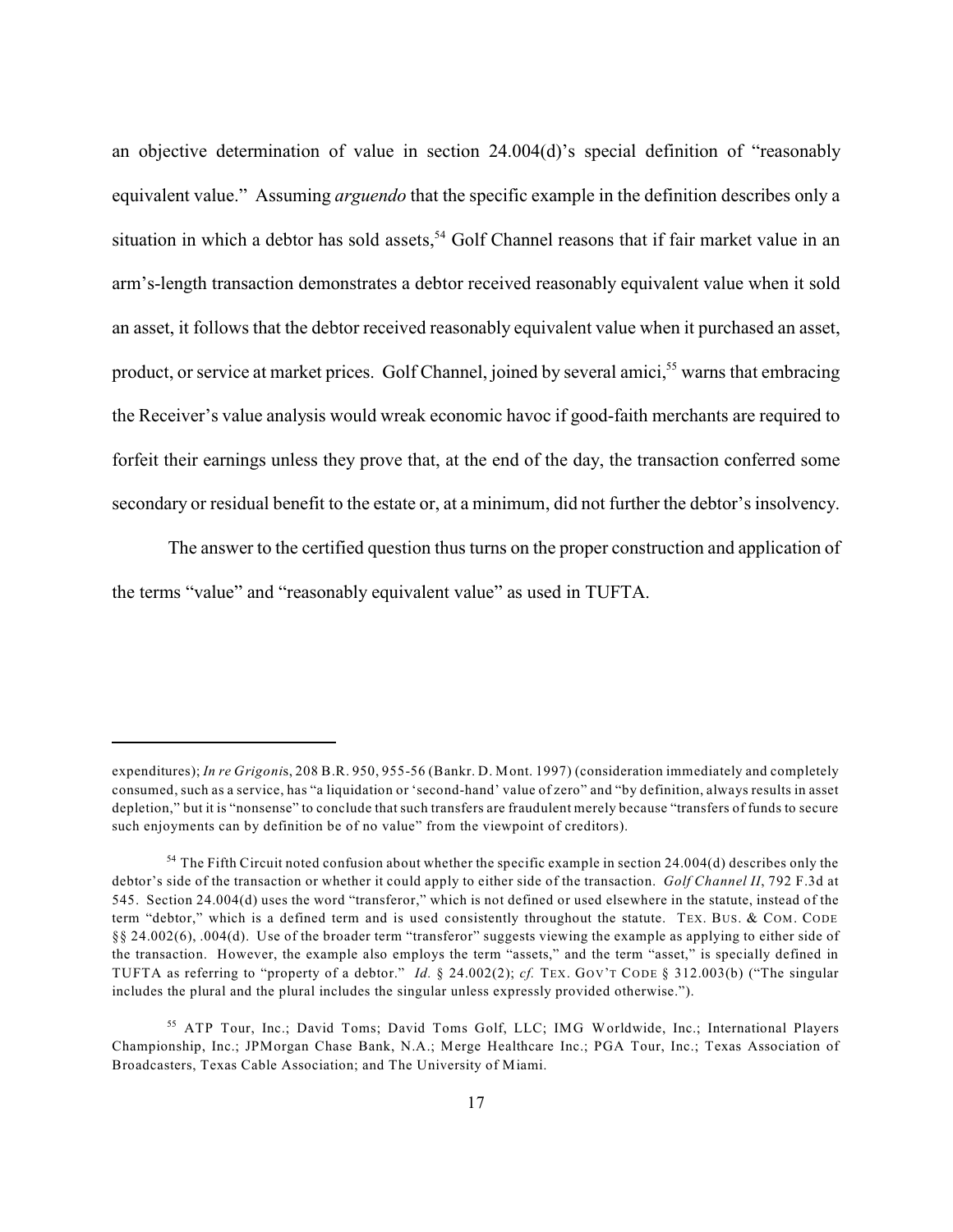#### **C. Analysis**

### **1. Guiding Principles**

Our primary objective in construing a statute is to ascertain and effectuate the Legislature's intent without unduly restricting or expanding the statute's scope.<sup>56</sup> We derive intent from the plain meaning of the text construed in light of the statute as a whole.<sup>57</sup> The terms of a statute bear their ordinary meaning unless (1) the Legislature has supplied a different meaning by definition, (2) a different meaning is apparent from the context, or (3) applying the plain meaning would lead to absurd results.<sup>58</sup> TUFTA further directs that it be "applied and construed to effectuate its general purpose to make uniform the law with respect to [fraudulent transfers] among states enacting [UFTA]."<sup>59</sup>

TUFTA is modeled after UFTA, and although the two are not identical, our Legislature has adopted UFTA's definition of "value."<sup>60</sup> Because UFTA's definition of "value" is based on section  $548(d)(2)(A)$  of the Bankruptcy Code, <sup>61</sup> courts interpreting UFTA-based statutes consider analogous

*Tex. Lottery Comm'n v. First State Bank of DeQueen*, 325 S.W.3d 628, 635 (Tex. 2010). 58

TEX. BUS. & COM. CODE § 24.012; *see First Nat'l Bank of Seminole v. Hooper*, 104 S.W.3d 83, 86 (Tex. 59 2003).

<sup>60</sup> See Tex. Bus. & Com. Code § 24.004(a); Unif. Fraudulent Transfer Act § 3(a).

*See City of Lorena v. BMTP Holdings, L.P.*, 409 S.W.3d 634, 641 (Tex. 2013). 56

*Liberty Mut. Ins. Co. v. Adcock*, 412 S.W.3d 492, 494 (Tex. 2013). 57

<sup>&</sup>lt;sup>61</sup> See UNIF. FRAUDULENT TRANSFER ACT § 3, cmt. 2, 7A pt. II U.L.A. 48 (2006) (definition of "value" is "adapted from § 548(d)(2)(A) of the Bankruptcy Code"). *Compare* TEX. BUS. & COM. CODE § 24.004(a) ("Value is given for a transfer or an obligation if, in exchange for the transfer or obligation, property is transferred or an antecedent debt is secured or satisfied, but value does not include an unperformed promise made otherwise than in the ordinary course of the promisor's business to furnish support to the debtor or another person."), *with* 11 U.S.C. § 548(d)(2)(A) ("'[V]alue' means property, or satisfaction or securing of a present or antecedent debt of the debtor or to a relative of the debtor.").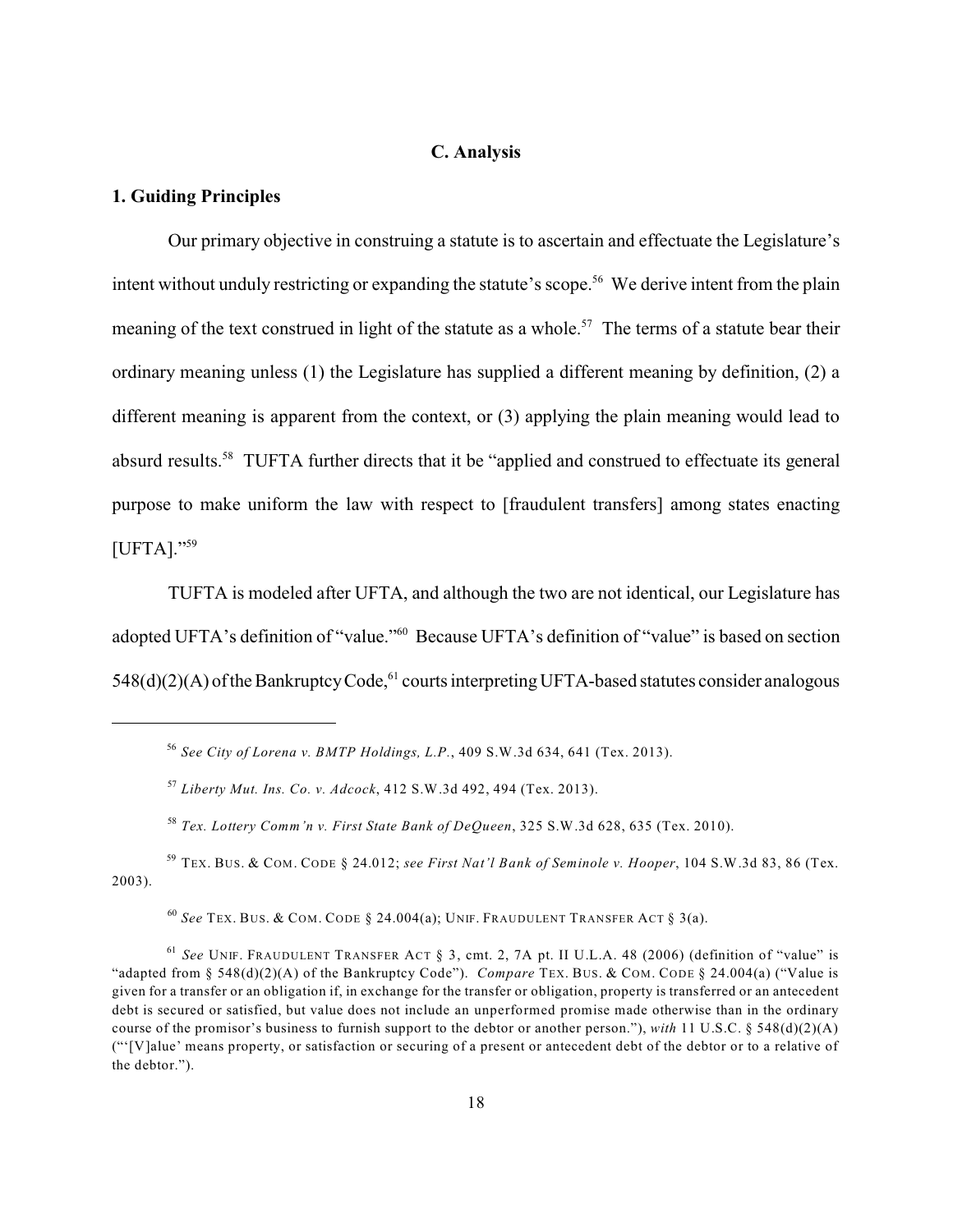bankruptcy authority to be instructive of the proper meaning and application of that term and the related concept of reasonably equivalent value.<sup>62</sup> Though the text of our statute is ultimately determinative of legislative intent, we may consider the construction afforded the pertinent terms in cases applying section 548 of the Bankruptcy  $Code^{63}$  and similar provisions in UFTA statutes enacted by other states. <sup>64</sup> We may also consult comments accompanying the model law, <sup>65</sup> but we remain mindful that UFTA's comments were not adopted by our Legislature and cannot alter the plain meaning of the words enacted, which are "the truest manifestation of what legislators intended."<sup>66</sup> With these principles in mind, we turn to the question presented.

## **2. Consideration Constituting "Value"**

TUFTA operates to "prevent debtors from defrauding creditors by placing assets beyond their

reach,"<sup>67</sup> but it also protects transferees "who took in good faith and for a reasonably equivalent

*See, e.g.*, *Frank Sawyer Trust of May 1992 v. C.I.R.*, 712 F.3d 597, 608 n.2 (1st Cir. 2013) (interpreting 62 Massachusetts law); *Creditor's Comm. of Jumer's Castle Lodge, Inc. v. Jumer*, 472 F.3d 943, 947 (7th Cir. 2007) (interpreting Illinois law); *In re Walter*, 462 B.R. 698, 709 (Bankr. N.D. Iowa 2011); *In re Hemstreet*, 258 B.R. 134, 139 (Bankr. W.D. Pa. 2001).

*See Bowman v. El Paso CGP Co.*, 431 S.W.3d 781, 786 n.6 (Tex. App.—Houston [14th Dist.] 2014, pet. 63 denied) (considering bankruptcy cases interpreting "reasonably equivalent value" persuasive); *Smith v. Am. Founders Fin., Corp.*, 365 B.R. 647, 666 (S.D. Tex. 2007) (citing cases interpreting "reasonably equivalent value" under UFTA in the same manner as the interpretation of the phrase in the Bankruptcy Code).

*See Nathan v. Whittington*, 408 S.W.3d 870, 873 (Tex. 2013) (reviewing interpretation of a TUFTA provision 64 to be "as consistent as possible with the construction of other states that have enacted a Uniform Fraudulent Transfer Act containing a similar provision").

<sup>&</sup>lt;sup>65</sup> See id. ("In the absence of any uniformity among the other states, we have also considered the comments of the National Conference of Commissioners on Uniform State Laws, which promulgated the model UFTA.").

*See Alex Sheshunoff Mgmt. Servs., L.P. v. Johnson*, 209 S.W.3d 644, 651 (Tex. 2006). 66

*KCM Fin.*, 457 S.W.3d at 89. 67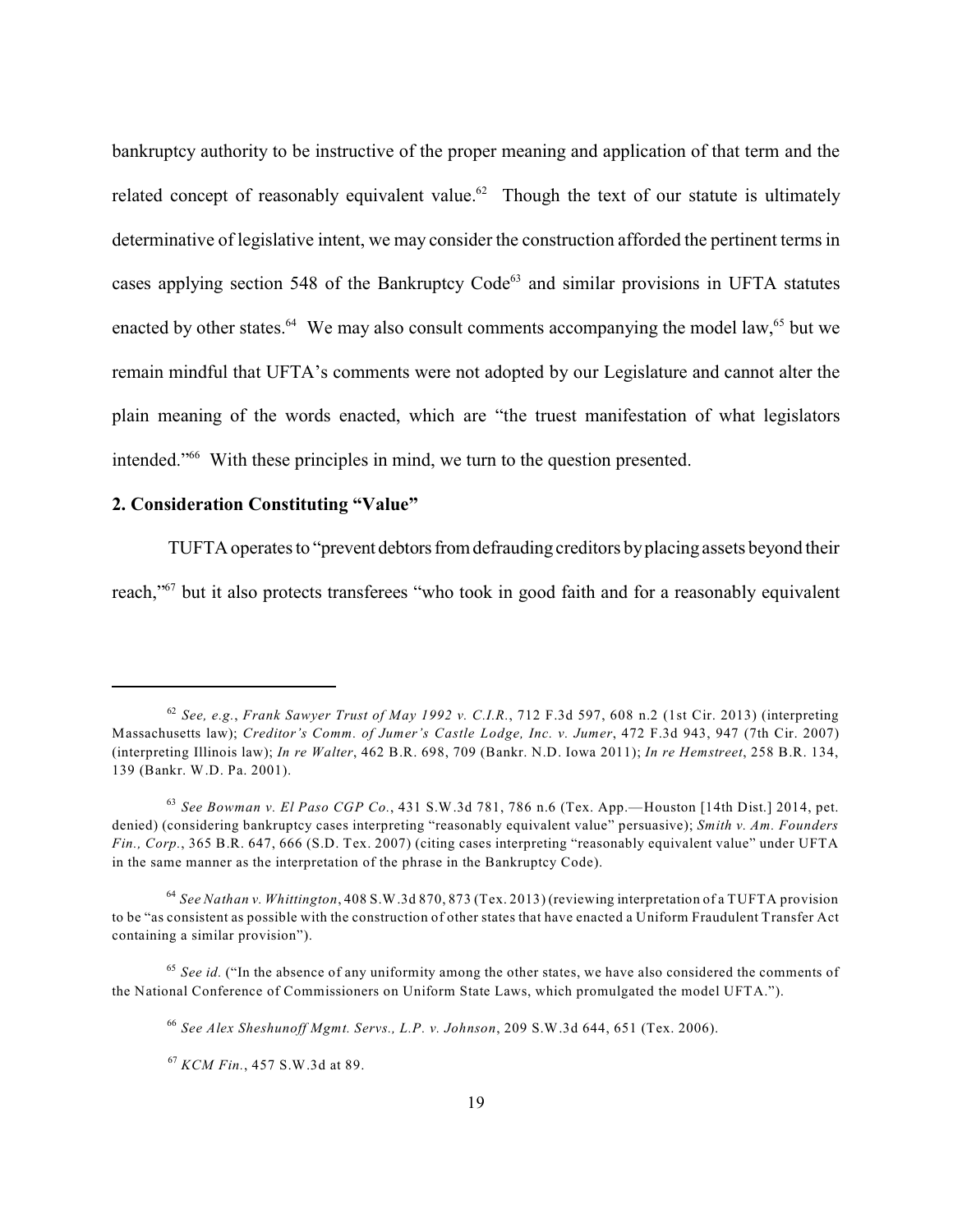value."<sup>68</sup> In fact, if "a reasonable equivalent has been given in good faith for a transfer or obligation [the transferee has] a *complete defense* although the debtor is shown to have intended to hinder, delay, or defraud creditors."<sup>69</sup> The statute thus establishes a counterbalance that must be given effect in the construction and application of the broadly defined terms "value" and "reasonably equivalent value."70

Uniformity is a stated objective of the statute, but TUFTA is unique among uniform fraudulent-transfer laws because it provides a specific market-value definition of "reasonably equivalent value."<sup> $71$ </sup> Use of the terms "includes" and "without limitation" to define the term is significant, revealing the Legislature intended to provide a paradigmatic—but nonexclusive—example of an exchange that conclusivelysatisfies the "reasonablyequivalent value" requirement found in various provisions in the statute, including the affirmative defense in section 24.009(a).<sup>72</sup> The illustration provided in the statutory definition is an exchange by the transferor that

 $68$  TEX. BUS. & COM. CODE § 24.009(a). The statutory defense also protects "any subsequent transferee or obligee." *Id.*

<sup>&</sup>lt;sup>69</sup> See UNIF. FRAUDULENT TRANSFER ACT, 7A pt. II U.L.A. 6 (2006) (emphasis added).

*See Golf Channel II*, 792 F.3d at 547 ("It is clear TUFTA was designed to strike a balance between protecting 70 the creditors of an insolvent business while at the same time ensuring that third-party merchants and transferees (who, ironically, may also be creditors post-bankruptcy) would have an affirmative defense to protect their earnings.").

<sup>&</sup>lt;sup>71</sup> Other states have not similarly adopted a specific definition of "reasonably equivalent value." *See* UNIF. FRAUDULENT TRANSFER ACT § 3, 7A pt. II U.L.A. 49-50 (2006).

*See In re E.C.R.*, 402 S.W.3d 239, 246 n.6 (Tex. 2013) (explaining the illustrative, non-exhaustive import 72 of the term "includes"); *see also* TEX. BUS. & COM. CODE §§ 24.004(d), .009(a); *see also id.* §§ 24.005(a)(2) (constructive fraud as to present and future creditors is established, in part, by the absence of a reasonably equivalent value exchange), .005(b)(8) (absence of a reasonably equivalent value exchange is one of several indicia of actual intent to defraud), .006(a) (constructive fraud as to present creditors is established, in part, by the absence of a reasonably equivalent value exchange).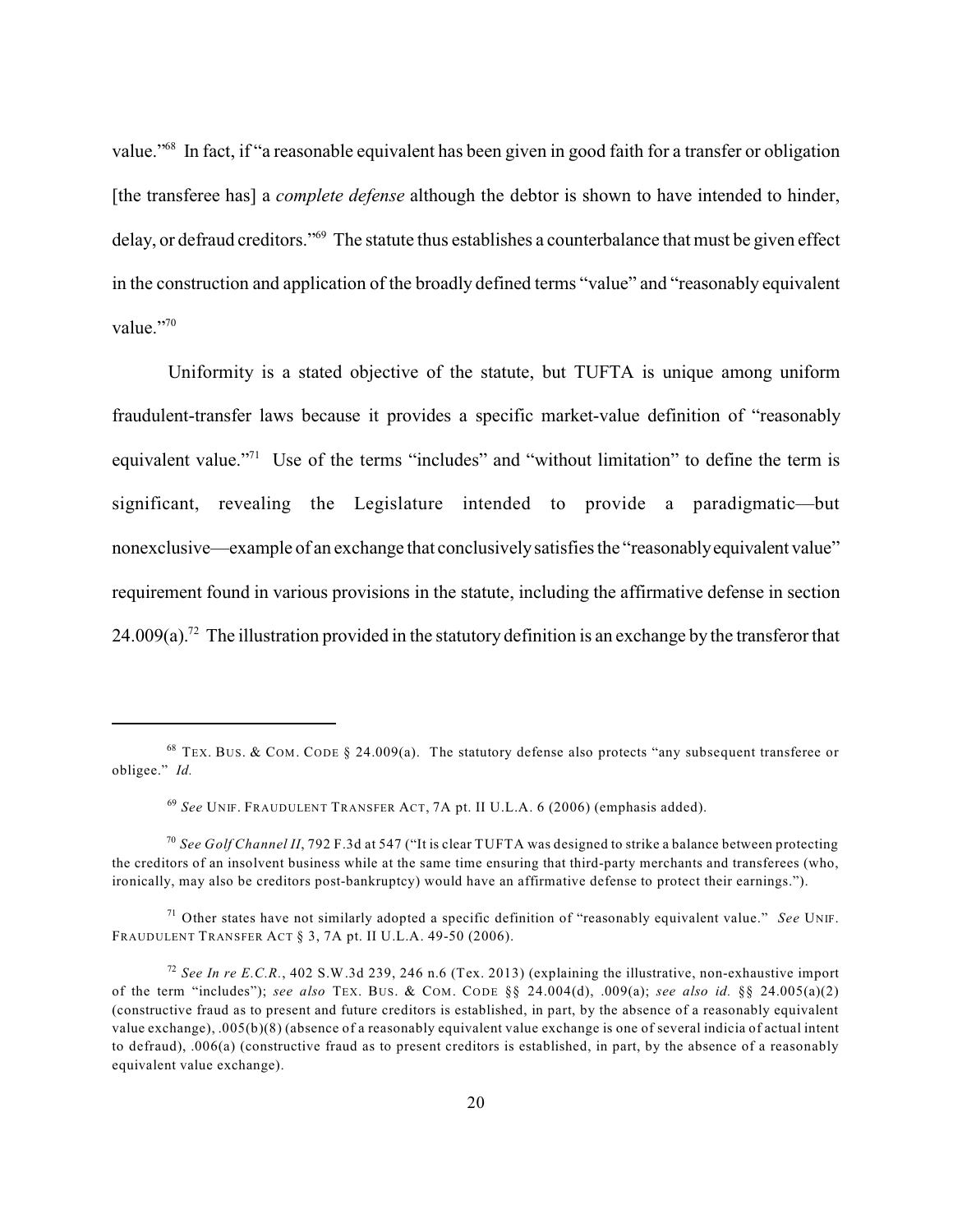occurred for fair market value in an arm's-length transaction.<sup>73</sup> As the definition's use of the conditional past-perfect tense "would have" illustrates, whether an exchange was made for reasonably equivalent value is evaluated objectively at the time of the transfer, not in retrospect.

TUFTA's general definition of "value" is also illuminating in what it expresslyexcludes from the definition: "[V]alue does not include an unperformed promise made otherwise than in the ordinary course of the promisor's business to furnish support to the debtor or another person."<sup>74</sup> From the exclusion of unperformed promises not made in the ordinary course of business, it follows that other types of enforceable promises made or performed in the ordinary course of the promisor's business would constitute value under TUFTA.<sup>75</sup> More to the point, the exclusion suggests that the nature of the transaction as being in the ordinary course of business or involving a promise performed bears more than a passing relevance to the "value" inquiry.<sup>76</sup>

While the definitions of "value" and "reasonably equivalent value" are expansive and nonexclusive, there is nevertheless an implicit requirement that the transfer confer some direct or

*Cf. Hous. Unlimited, Inc. Metal Processing v. Mel Acres Ranch*, 443 S.W.3d 820, 832 (Tex. 2014) 73 (contrasting "sweetheart deal[s]" that do not demonstrate "fair market value at the time of the sale" with "arm's length transactions"); TEX. NAT. RES. CODE § 91.402(i) (defining the term "market value" to mean the amount that is received as a result of "an arm's-length transaction").

 $74$  Tex. Bus. & COM. CODE § 24.004(a).

<sup>&</sup>lt;sup>75</sup> Cf. 2 EPSTEIN, NICKELS & WHITE, BANKRUPTCY § 6-49, at 21 (1992) (discussing exclusion from Bankruptcy Code's definition of "value" and noting that "[t]he strong negative implication of this exclusion is that any other kind of enforceable executory promise is value for purposes of section 548"); 5 COLLIER ON BANKRUPTCY ¶¶ 548.03[5] ("[W]ith only limited exceptions, 'any . . . kind of enforceable executory promise is value for purposes of [Bankruptcy Code] section 548."), .05[2][a]("The initial determination of whether the debtor received any value is typically easy and resolved by applying [Bankruptcy Code] section 548(d)'s definition. Transactions that satisfy, discharge or secure all or part of an otherwise legitimate obligation are for 'value;' transactions that are gifts or effectively gifts . . . are not.")

*See In re Richards & Conover Steel, Co.*, 267 B.R. 602, 612 (B.A.P. 8th Cir. 2001) (citing 2 EPSTEIN, 76 NICKELS & WHITE, BANKRUPTCY § 6-49, at 33 (1992)).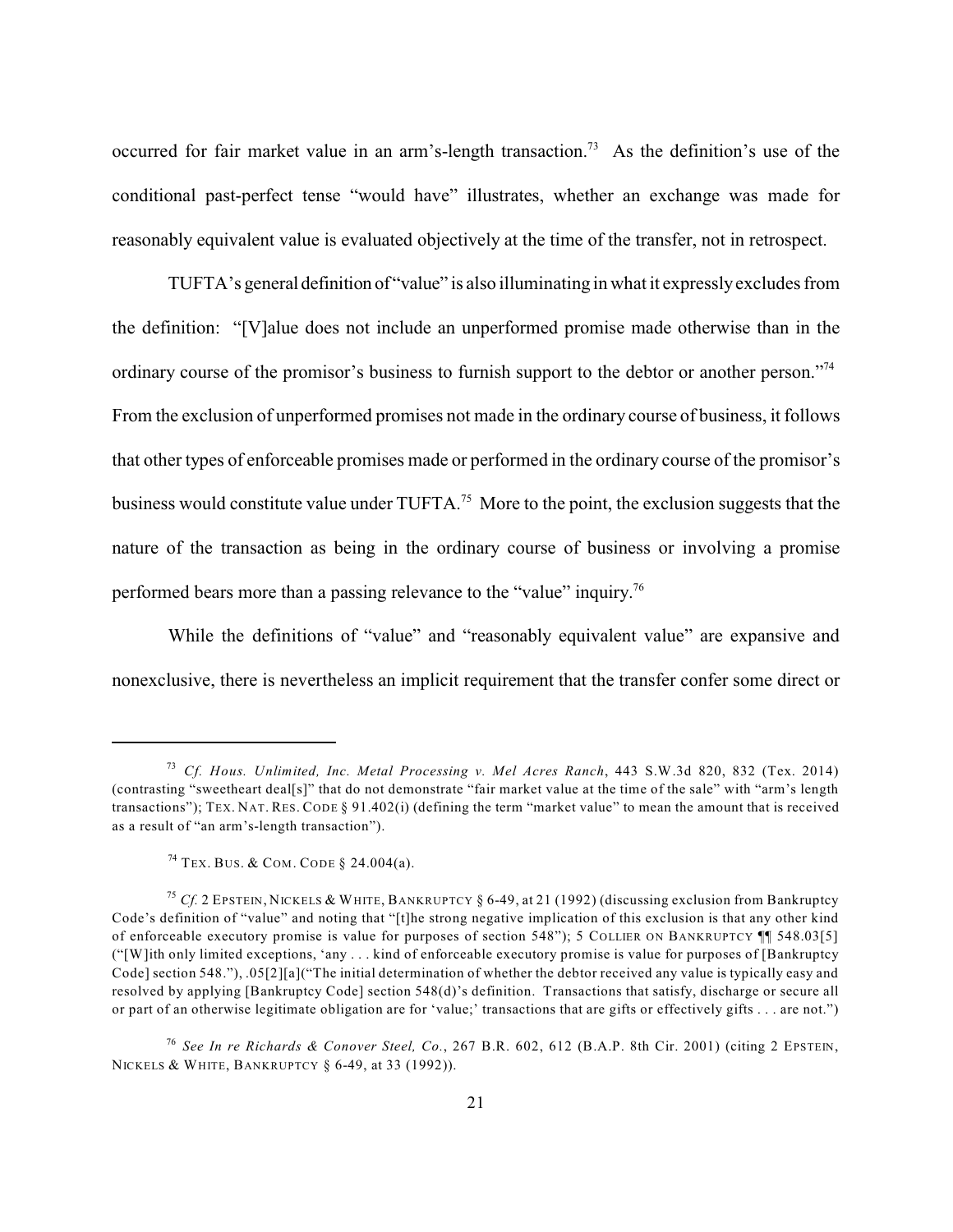indirect economic benefit to the debtor, $\frac{7}{7}$  as opposed to benefits conferred solely on a third-party, transfers that are purely gratuitous, and transactions that merely hold subjective value to the debtor or transferee.<sup>78</sup> This is so because value must "be determined in light of the purpose of the Act to protect a debtor's estate from being depleted to the prejudice of the debtor's unsecured creditors."<sup>79</sup> Accordingly, love and affection, and other types of consideration that have "no utility from a creditor's viewpoint" do not confer value for an exchange.<sup>80</sup> Rather, consideration "must go beyond

<sup>79</sup> See Unif. Fraudulent Transfer Act § 3, cmt. 2, 7A pt. II U.L.A. 48 (2006); 2 Epstein, Nickels & White, Bankruptcy § 6-49, at 22 (1992) (discussing rationale for "implicit requirement of 'economic benefit'").

*See In re Fairchild*, 6 F.3d at 1127 ("Rather, the recognized test is whether the investment conferred an 77 economic benefit on the debtor; which benefit is appropriately valued as of the time the investment was made."); *In re Cottrill*, 118 B.R. 535, 537 (Bankr. S.D. Ohio 1990) (to be valueless, there must be a "lack of economic benefit flowing to the entity making the transfer"); 2 EPSTEIN, NICKELS & WHITE, BANKRUPTCY § 6-49, at 22 (1992) (explaining that the "implicit requirement of 'economic benefit'" as the standard for "value" under the Bankruptcy Code stems from the law's purpose of "protect[ing] the debtor's unsecured creditors by preserving the value of the debtor's estate to which they must look for satisfaction of their claims"); *cf.* 5 COLLIER ON BANKRUPTCY ¶ 548.05[2][a] ("In the case of individual debtors, . . . occasionally a court will find that entertainment and other forms of recreation can constitute reasonably equivalent value.").

*See, e.g.*, *Badger State Bank v. Taylor*, 688 N.W.2d 439, 445-46 (Wis. 2004) (canceling the debt a third party 78 owed to the transferee "did not inure to the benefit of [the debtor] at all"); *In re Schaefer*, 331 B.R. 401, 419 (Bankr. N.D. Iowa 2005) ("Thus, value must confer a direct, economic benefit upon the debtor, rather than an intangible, psychological benefit."); *see also* 5 COLLIER ON BANKRUPTCY ¶ 548.05[2][c] ("By definition, a gift or other gratuitous transfer involves no value at all. So do transactions such as guaranties in which the debtor obligates itself to pay the debts of another."). *But see In re Chapman Lumber Co.*, No. 05-00408, 2007 WL 2316528, \*6 (Bankr. N.D. Iowa 2007) (applying Iowa good-faith defense, concluding "reasonably equivalent value" should be determined by examining what "[the innocent transferee] gave, rather than what Debtor received," and holding a hair-removal services provider was protected by the affirmative defense even though the debtor paid for the services to be provided for a third party). *Id.* In this case, the transaction was not gratuitous, and there is no indirect or third-party-benefit issue because Stanford was the direct recipient of Golf Channel's services.

UNIF. FRAUDULENT TRANSFER ACT § 3, cmt. 2, 7A pt. II U.L.A. 48 (2006); *see also* 2 EPSTEIN, NICKELS & 80 WHITE, BANKRUPTCY § 6-49, at 22 (1992) ("Thus, for purposes of section 548, there is no value in the making of a gift or in the receipt of love and affection or the promise of the same.").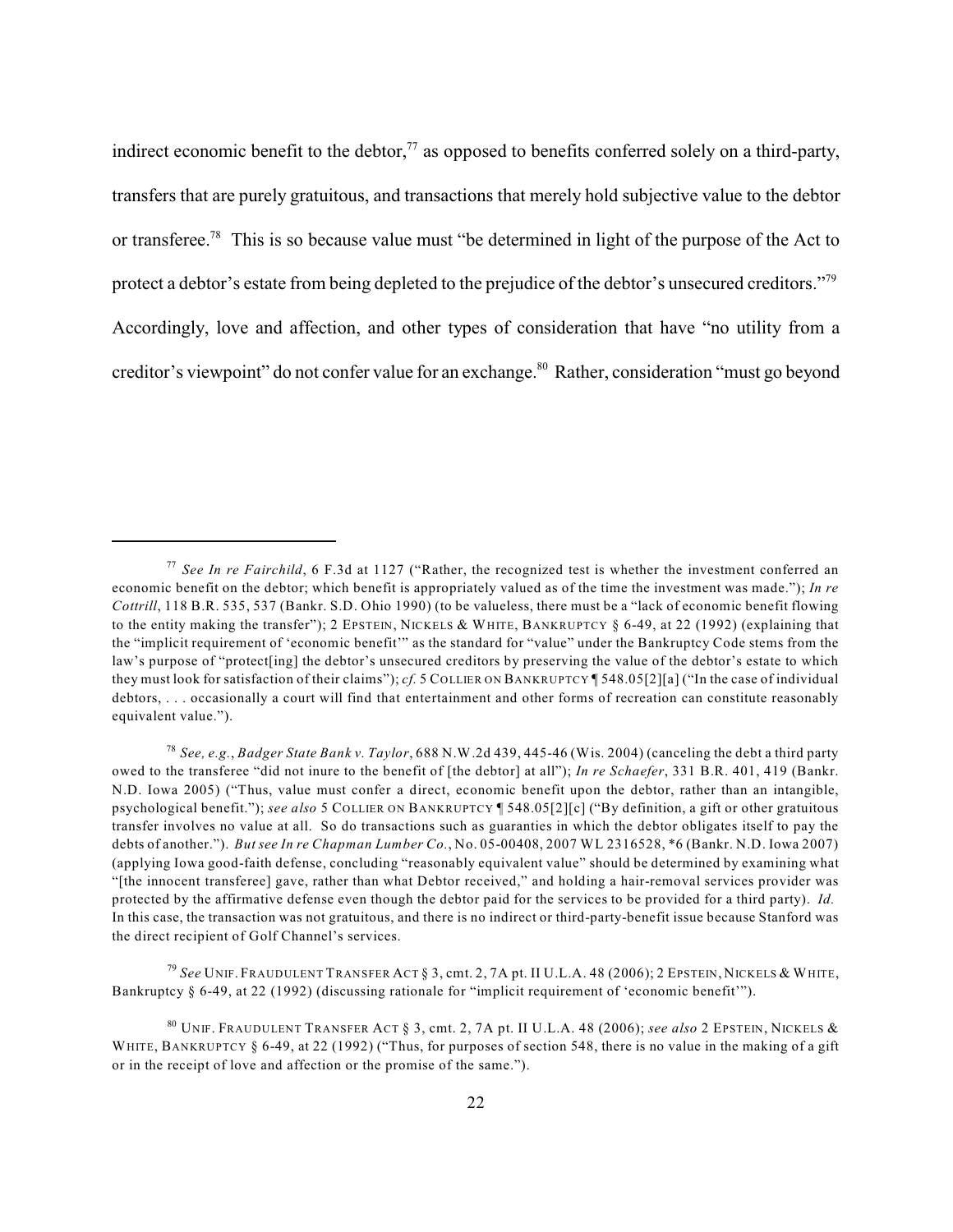some speculative, ephemeral[,] psychic satisfaction" to constitute "value" or "reasonably equivalent value."<sup>81</sup>

Importantly, however, the "requirement of economic benefit to the debtor does not demand consideration that replacesthe transferred propertywith moneyor something else tangible or leviable that can be sold to satisfy the debtor's creditors' claims."<sup>82</sup> This is especially so when a debtor purchases services or consumable goods. A construction of the term "value" that would automatically or effectivelyexclude consideration in the form of consumable goods or services—for example, food, utilities, internet or telephone services, office supplies, and employee compensation or benefits—is simply unsupportable under a plain reading of the statute.

In such cases "the debtor received value in the supplier performing the consideration or promising to do so," even if in reality, payment for the services depleted estate assets and merely offset the liability that arose when the debtor incurred the obligation to pay for the services or goods

*Mann v. Hanil Bank*, 920 F. Supp. 944, 954 (E.D. Wis. 1996); *see, e.g.*, *Tavenner v. Smoot*, 257 F.3d 401, 81 408-09 (4th Cir. 2001) (hope of future employment not reasonably equivalent value); *In re Bargfrede*, 117 F.3d 1078, 1080 (8th Cir. 1997) (marital harmony and preservation of family not reasonably equivalent value); *Zahra Spiritual Trust v. United States,* 910 F.2d 240, 249 (5th Cir. 1990) (spiritual benefits not reasonably equivalent value); *In re Treadwell*, 699 F.2d 1050, 1051 (11th Cir. 1983) (love from children inadequate consideration); *In re Guerrera*, 225 B.R. 32, 36-37 (Bankr. D. Conn. 1998) (family obligation to support sister not reasonably equivalent value); *McPherson Oil Co. v. Massey*, 643 So.2d 595, 596-97 (Ala. 1994) (love and affection not valuable consideration).

*In re Richards & Conover Steel, Co.*, 267 B.R. at 612 (quoting 2 EPSTEIN, NICKELS & WHITE, BANKRUPTCY 82 § 6-49 at 23 (1992)). By selectively quoting an abbreviated version of the cited treatise, the Receiver attempts to cabin this accepted principle by suggesting it applies only when a debtor's liability was reduced or the net worth of the debtor was preserved. But Professor Epstein describes common examples of this principle as including "services that the debtor buys," essentially "viewed as paying an antecedent debt for services." 2 EPSTEIN, NICKELS & WHITE, BANKRUPTCY § 6- 49, at 23 (1992). *See also* 5 COLLIER ON BANKRUPTCY ¶ 548.05[2][a] (applying a creditor's perspective "does not mean, however, that the value received by the debtor must be something on which creditors can levy; particular [sic] with respect to valuable services, such as legal or other similar professional services, courts will not factor in a lack of tangible increase in physical assets" but courts will discount "intangible and transitory assets and rights that have value only to the debtor").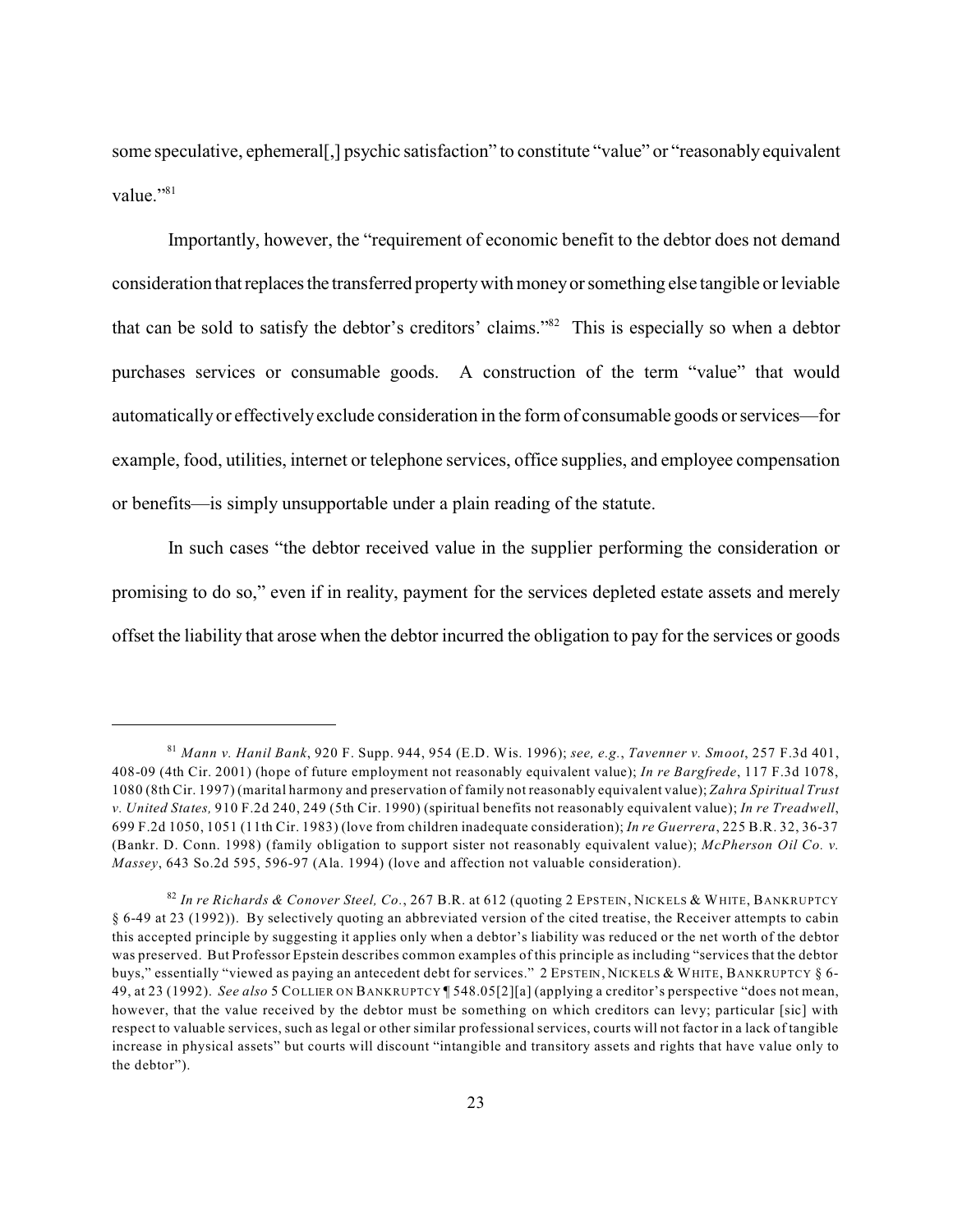in the first instance.<sup>83</sup> The purpose of fraudulent conveyance law "is not to protect the debtor's creditors from all transfers that have no realizable economic benefit. Indeed, . . . the law actually tolerates some transfers that diminish the value of their claims by reducing the amount of leviable, saleable assets, such as transfers in exchange for services."<sup>84</sup> In fact, the definition of value expressly includes a transfer made to satisfy an antecedent debt, even though satisfaction of the debt would deplete estate assets that might otherwise have been available for the benefit of creditors.<sup>85</sup>

Furthermore, under TUFTA, whether consideration has value is a distinct inquiry from whether the exchange of consideration enhanced or gave rise to the debtor's insolvency.<sup>86</sup> Accordingly, we must avoid a construction of the terms "value" and "reasonably equivalent value" that collapses these separate inquiries by elevating the debtor's insolvency to determinative status.

Finally, although not an analytical construct specifically articulated in TUFTA, applying a creditor's viewpoint as the value-inquiry standard is consistent with the body of instructive authority. $87$  But while UFTA's comments prescribe a creditor's viewpoint as to the utility of

<sup>85</sup> TEX. BUS. & COM. CODE § 24.004(a).

*See id.* §§ 24.005(a)(2) (constructive fraud is established if (1) no reasonably equivalent value is exchanged 86 and (2) the debtor is actually or imminently insolvent), .006(a) (transfer fraudulent as to present creditor if (1) no reasonably equivalent value is exchanged and (2) the debtor is insolvent or became insolvent by virtue of the transaction).

 $^{83}$  2 Epstein, Nickels & White, Bankruptcy § 6-49, at 24 n.45 (1992).

<sup>&</sup>lt;sup>84</sup> Id. (discussing section 548 of the Bankruptcy Code).

*See, e.g.*, *In re JTS Corp.*, 617 F.3d 1102, 1109 (9th Cir. 2010) ("Reasonably equivalent value is the value 87 of the property on the date of the transfer from the perspective of the creditors."); *In re Kelsey*, 270 B.R. 776, 781 (B.A.P. 10th Cir. 2001) ("Value is not measured from the subjective, emotional perspective of [the debtor], but instead from the objective, economic perspective of his creditors."); *Badger State Bank*, 688 N.W.2d at 449-50. *But see In re Chomakos*, 69 F.3d at 772 ("As far as federal law is concerned, moreover, we are not persuaded that we ought to evaluate the transactions at issue here solely from the standpoint of creditors.").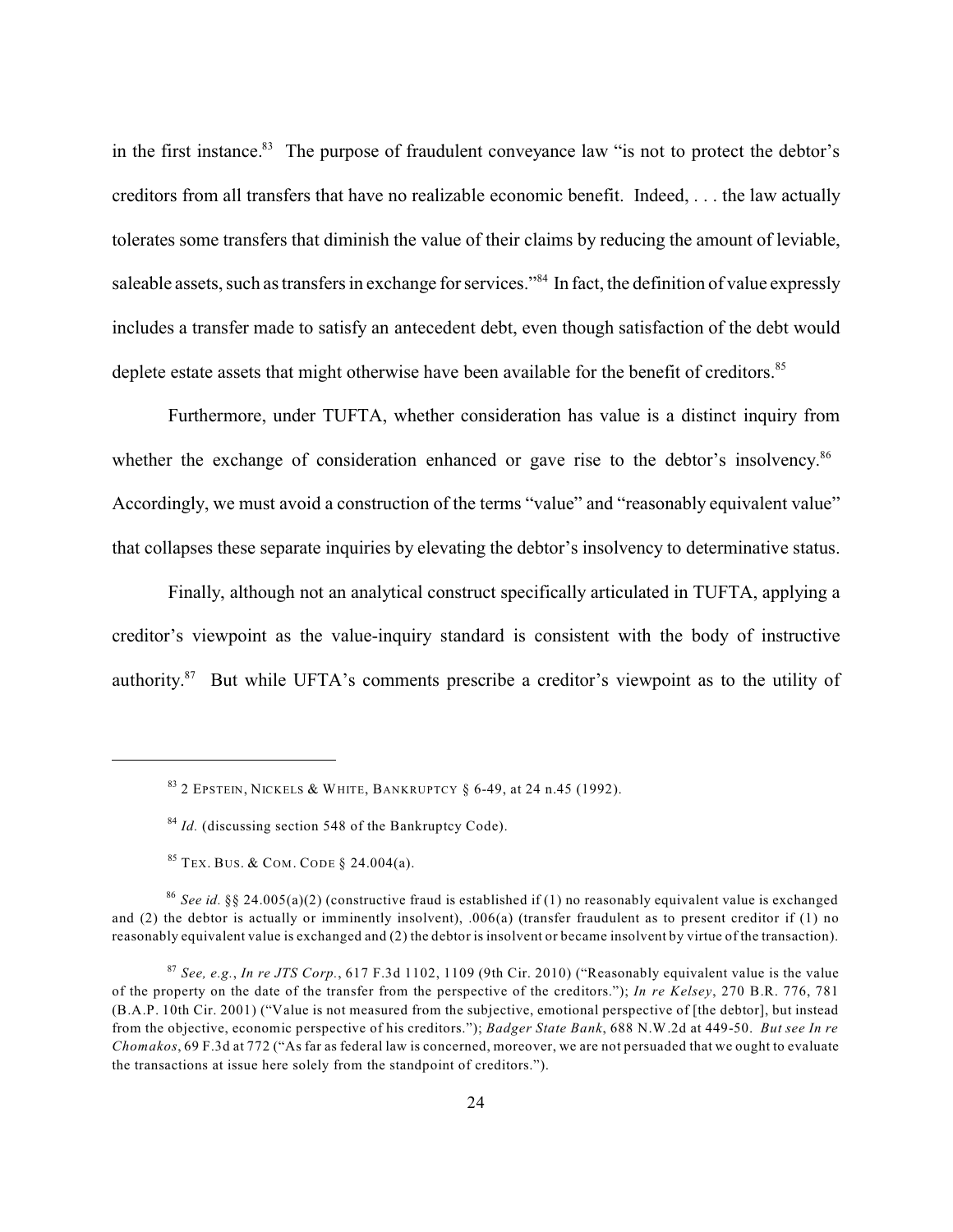consideration, it does not impose a subjective value inquiry nor countenance a retrospective one.<sup>88</sup> Neither does TUFTA. Evaluating value subjectively from a creditor's vantage point would effectively negate a transferee's good faith defense in certain categories of transactions—namely, intangible services and consumable goods—even though the statute does not support a distinction based on the type of consideration exchanged. In contrast, an objective inquiry that considers the existence of value—or utility of consideration—from a reasonable creditor's perspective at the time of the transaction (1) is consistent with the statute's language and (2) strikes an appropriate balance between protecting creditors and protecting third-partyvendors and other transferees who have given reasonably equivalent value in good faith.

Under a plain reading of TUFTA, value exists when the debtor took consideration that had objective value at the time of the transfer, even if the consideration neither preserved the debtor's estate nor generated an asset or benefit that could be levied to satisfy unsecured creditors.<sup>89</sup> The reasonably equivalent value requirement in section 24.009(a) is thus satisfied if a transferee performs objectively valuable services or transfers goods in an arm's-length transaction at market-value rates.

*Cf. In re Grigonis*, 208 B.R. at 955-56 (in an action to clawback payments made for telephone service under 88 Montana UFTA and bankruptcy law, court refused to apply subjective creditor's perspective of "value" that would render services and consumables valueless as a matter of law).

*See, e.g.*, *In re R.M.L., Inc.*, 92 F.3d at 149 (value is exchanged when a debtor obtains a benefit from services 89 performed, such as clean windows received in exchange for payment to a window-washer); *In re Chomakos*, 69 F.3d at 771(the chance of winning a bet placed at a casino constituted value at the time the bet was placed); *Balaber-Strauss v. Lawrence*, 264 B.R. 303, 308 (S.D.N.Y. 2001) ("Value is present if the debtor receives a fair equivalent in exchange for its property or obligation.").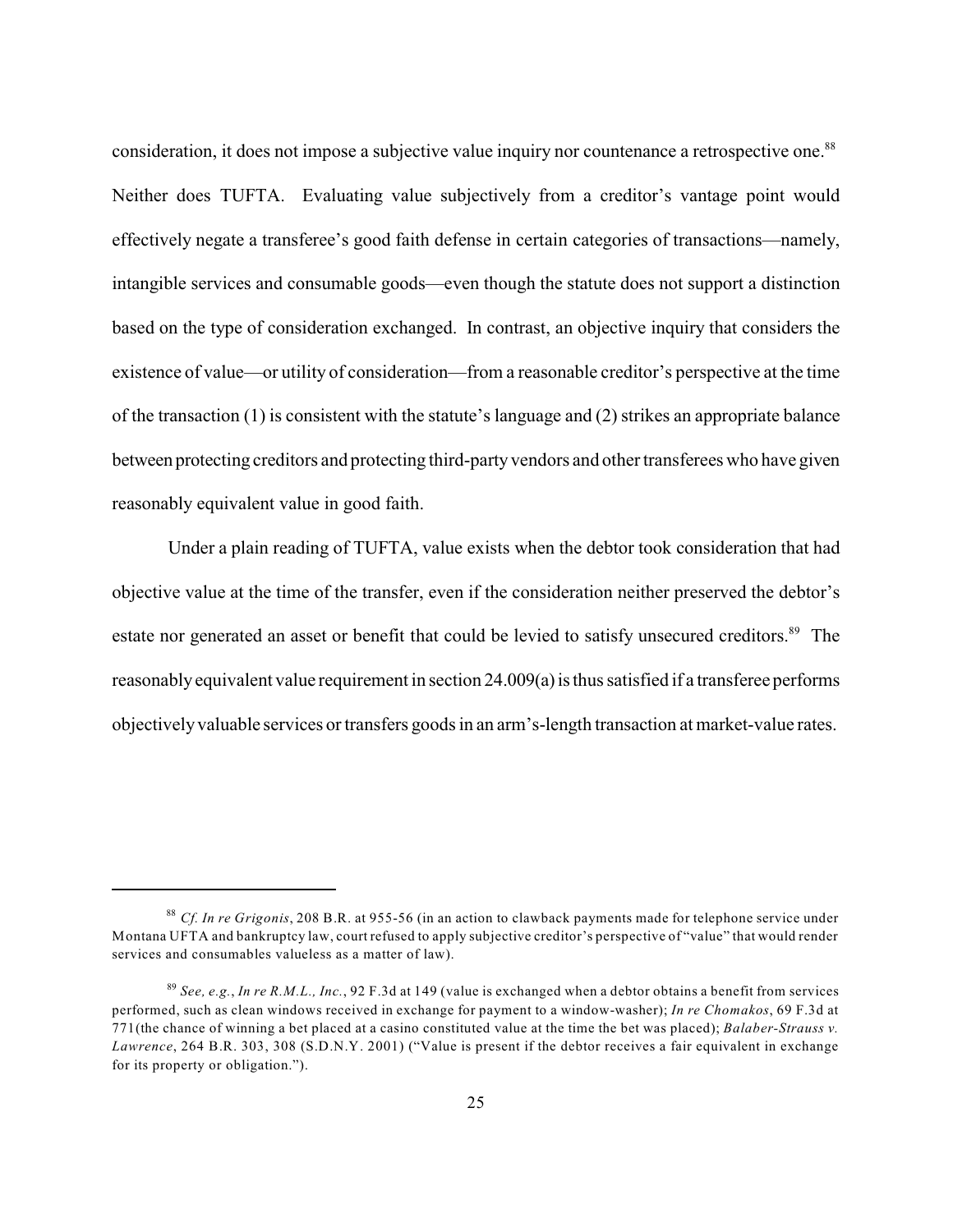This is not to say, however, that such circumstances are necessary to constitute value, but they are certainly sufficient.<sup>90</sup>

The question that lingers is whether TUFTA commands a statutory sleight of hand by which objective value disappears depending on the lens through which the transaction is viewed. In other words, does objectively valuable consideration become valueless based on the true nature of the debtor's business as a Ponzi scheme or the debtor's subjective reasons for procuring otherwise lawful services?

#### **3. Divergent Views of "Value" and "Reasonably Equivalent Value" in the Ponzi-Scheme Context**

There is little consensus about whether, and under what circumstances, consideration provided to a Ponzi scheme can constitute "value" or "reasonably equivalent value."<sup>91</sup> The question typically arises in cases involving the following types of Ponzi-scheme expenditures: (1) repayment of investors' principal investments; (2) interest payments to investors (i.e., false profits); and (3) payments to brokers and others who, perhaps unwittingly, helped sell Ponzi-scheme products.<sup>92</sup>

<sup>&</sup>lt;sup>90</sup> Cf. In re R.M.L., Inc., 92 F.3d at 148 (agreeing that "the mere 'opportunity' to receive economic benefit in the future constitutes 'value'"); *Mellon Bank, N.A. v. Metro Comm'cns*, 945 F.2d 635, 647-48 (3d Cir. 1991) (characterizing good will as an intangible asset and expected synergy from the affiliation of two corporations as valuable).

<sup>&</sup>lt;sup>91</sup> See Carroll v. Stettler, 941 F. Supp.2d 572, 581 (E.D. Pa. 2013) ("Courts have been divided as to whether a transfer to a salesperson or broker in the Ponzi scheme context can ever be an exchange for reasonably equivalent value."); *In re Carrozzella & Richardson*, 286 B.R. 480, 487 (D. Conn. 2002) ("There is a sharp split of authority on the issue of whether the payment of interest by a Ponzi scheme operator can ever constitute reasonably equivalent value.").

*See, e.g.*, *Brown*, 767 F.3d at 441, 443 (Ponzi-scheme investors could not retain interest payments due under 92 illegal contracts that were "void and unenforceable," but could retain their principal repayments); *Warfield*, 436 F.3d at 555, 559-60 (Ponzi-scheme investor sought to retain "commissions" paid for promoting the investments to others, but the court, applying Washington UFTA and citing cases involving illegal services under illegal contracts, held there was no reasonably equivalent value as a matter of law); *Scholes*, 56 F.3d at 757 (Ponzi-scheme investor could not keep profits at the expense of defrauded investors because it reduced the estate's net assets without an offsetting equivalent benefit to the estate); *In re Fin. Federated Title & Trust, Inc.*, 309 F.3d at 1332-33 (holding the corporate employee of a Ponzi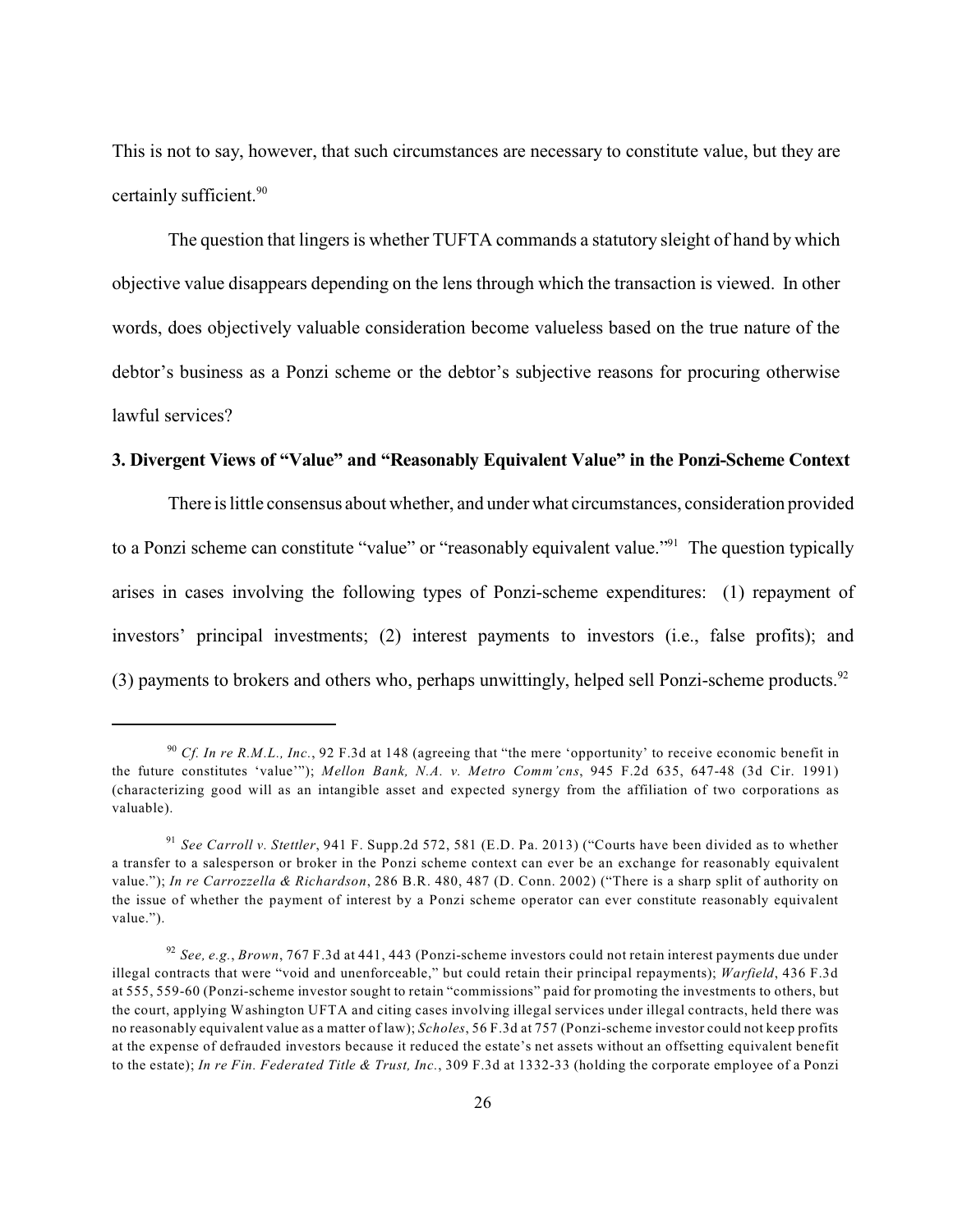Courts holding investors' interest payments or brokers' commissions were not exchanged for value focus on the nature of the debtor's enterprise, illegality of the services rendered, or illegality of the agreements under which payments were made. Because acquiring new investors or continuing to use investors' money ultimately extends the Ponzi scheme to the detriment of later investors, these courts hold that no value was exchanged for the debtor's expenditures in furtherance of the scheme.<sup>93</sup> These cases turn on the nature of a Ponzi scheme and the application of a presumption that a transfer from a Ponzi scheme is not for "value"—and therefore not "for reasonably equivalent value"—as a matter of law.<sup>94</sup> Under this approach to evaluating value, proof of the objective value a debtor received from a transfer is insufficient; instead, the transfer must have "preserved the value of [the debtor's] estate" or otherwise provided value to the Ponzi-scheme operator's creditors.<sup>95</sup>

scheme was not automatically barred from asserting her affirmative defense to disgorgement of compensation received "for value and in good faith"); *In re Randy*, 189 B.R. 425, 442 (Bankr. N.D. Ill. 1995) (as a matter of law, brokers who procured new Ponzi-scheme investors and enticed existing ones to keep their principal interests in place provided "no value").

*See In re Carrozzella & Richardson*, 286 B.R. at 488 (describing collected cases as emphasizing "that 'value' 93 must be viewed from an objective standpoint and that, if use of investors' money was of 'value' to the debtor, the only 'value' was to perpetuate the Ponzi scheme," and thus, the value, "if anything, was 'negative value'"); *Golf Channel II*, 792 F.3d at 544 (describing *Warfield,* 436 F.3d at 559-60, as "holding that broker services furthering a Ponzi scheme have no value as a matter of law"); *Warfield*, 436 F.3d at 560 ("It takes cheek to contend that in exchange for the payments he received, the RDI Ponzi scheme benefited from his efforts to extend the fraud by securing new investments."); *In re Randy*, 189 B.R. at 441 (concluding the brokers' sales efforts did not provide any value to the estate, but could "only exacerbate the harm to the debtor's creditors" by attracting new investors and extending the Ponzi scheme); *In re Int'l Loan Network, Inc.*, 160 B.R. 1, 16 (Bankr. D.D.C. 1993) (concluding "the 'services' the defendants rendered conferred no value to the estate but, in fact, only worsened its condition," which would make it "contrary to the intent of the statute and against public policy to hold that the defendants are entitled to uphold the transfers based on some hourly rate for the 'services' they performed").

*See Finn*, 860 N.W.2d at 645-46 (examining the origins of the three components of the "Ponzi-scheme 94 presumption," conclusive presumptions of actual intent, insolvency, and lack of reasonably equivalent value).

*See Golf Channel II*, 792 F.3d at 546. Proof of a contractual right to payment from the Ponzi-scheme operator 95 is also insufficient under this approach, because "courts that adopt the Ponzi-scheme presumption effectively deem a contract between the operator of a Ponzi scheme and an investor to be unenforceable as a matter of public policy." *See Finn*, 860 N.W.2d at 651.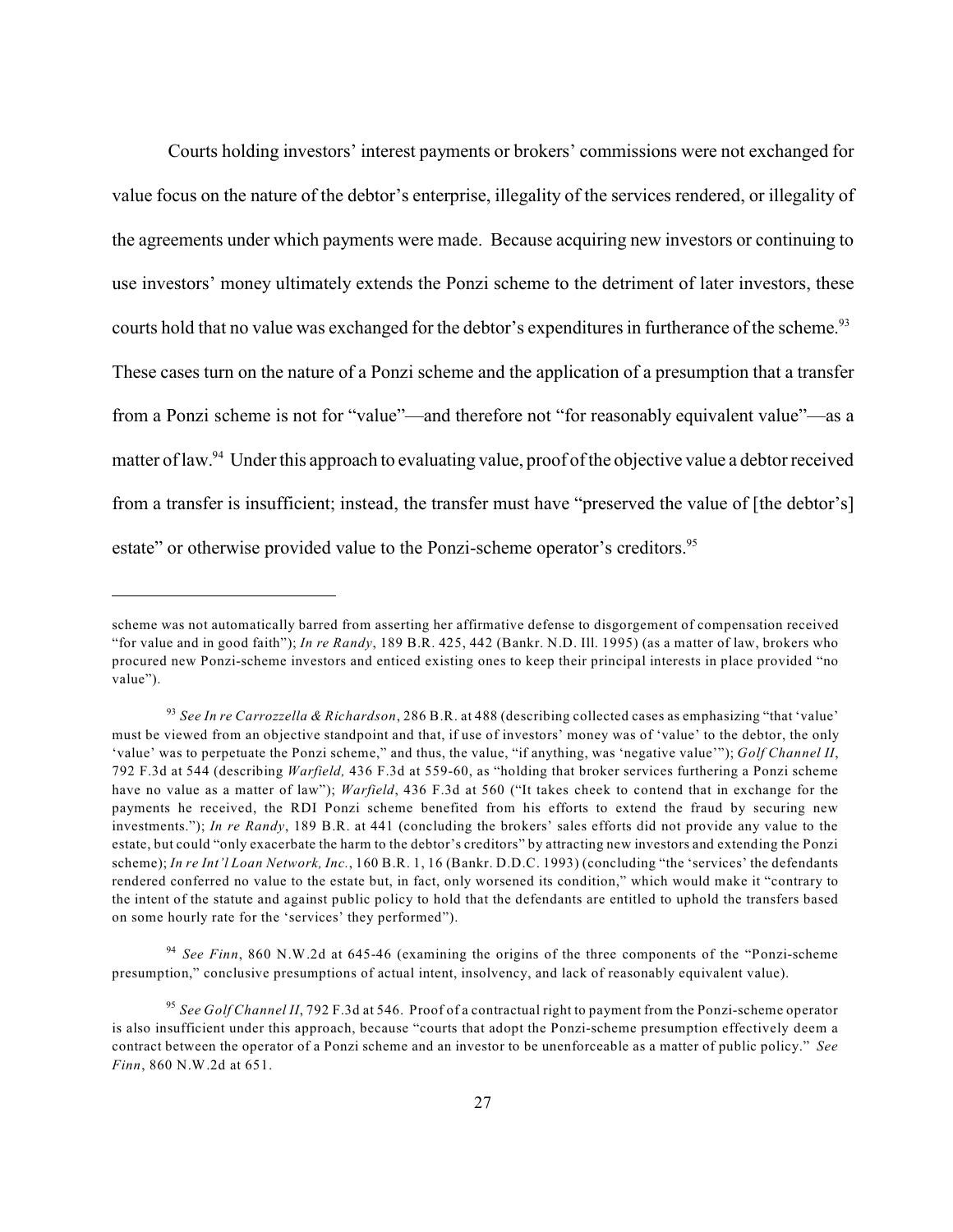In contrast, other courts have held that services or funds provided to a Ponzi-scheme operator can constitute value. The opinions in these cases "focus[] on the discrete transaction between the debtor and the defendant[s], without regard to the nature of the debtor's overall enterprise."<sup>96</sup> In an illustrative bankruptcy case involving a Ponzi scheme, the Eleventh Circuit held that value is not determined by the effect of the transaction on the debtor's estate, but on the value of the goods or services provided.<sup>97</sup> The issue in that case, *In re Financial Federated Title & Trust, Inc.*, was whether a Ponzi-scheme employee, who had been paid as a percentage of gross profits, was barred as a matter of law from asserting the "for value and in good faith" affirmative defense in section 548 of the Bankruptcy Code.<sup>98</sup> In holding the employee was not automatically barred from relying on the defense, the federal court dismissed the logic of cases in which courts had held that value is lacking as a matter of law in compensation transactions involving a Ponzi scheme.<sup>99</sup>

In explaining the basis for its holding, the federal court quoted extensively from *In re Universal*

*Clearing House Co.*, from which "[t]he better reasoned [Ponzi-scheme] cases germinate":

The fact that the services appellants performed increased the debtors' insolvency does not preclude a determination that the appellants gave value. By definition, a Ponzi scheme is driven further into insolvency with each transaction. Therefore, by the trustee's reasoning, no one who in anyway dealt with, worked for, or provided services to the debtors could prevent avoidance of any transfers they received. The debtors' landlord, salaried employees, accountants and attorneys, and utility companies that

*See In re Carrozzella & Richardson*, 286 B.R. at 488; *see also In re Fin. Federated Title & Trust, Inc.*, 309 96 F.3d at 1332 (agreeing that an evaluation of whether an employee of a Ponzi scheme provided value "should focus on the value of the goods and services provided rather than on the impact that the goods and services had on the bankrupt enterprise" (quoting *In re Universal Clearing House Co.*, 60 B.R. at 1000)).

<sup>&</sup>lt;sup>97</sup> 309 F.3d at 1332-33.

<sup>&</sup>lt;sup>98</sup> Id. at 1327-28.

*Id.* at 1331-32. 99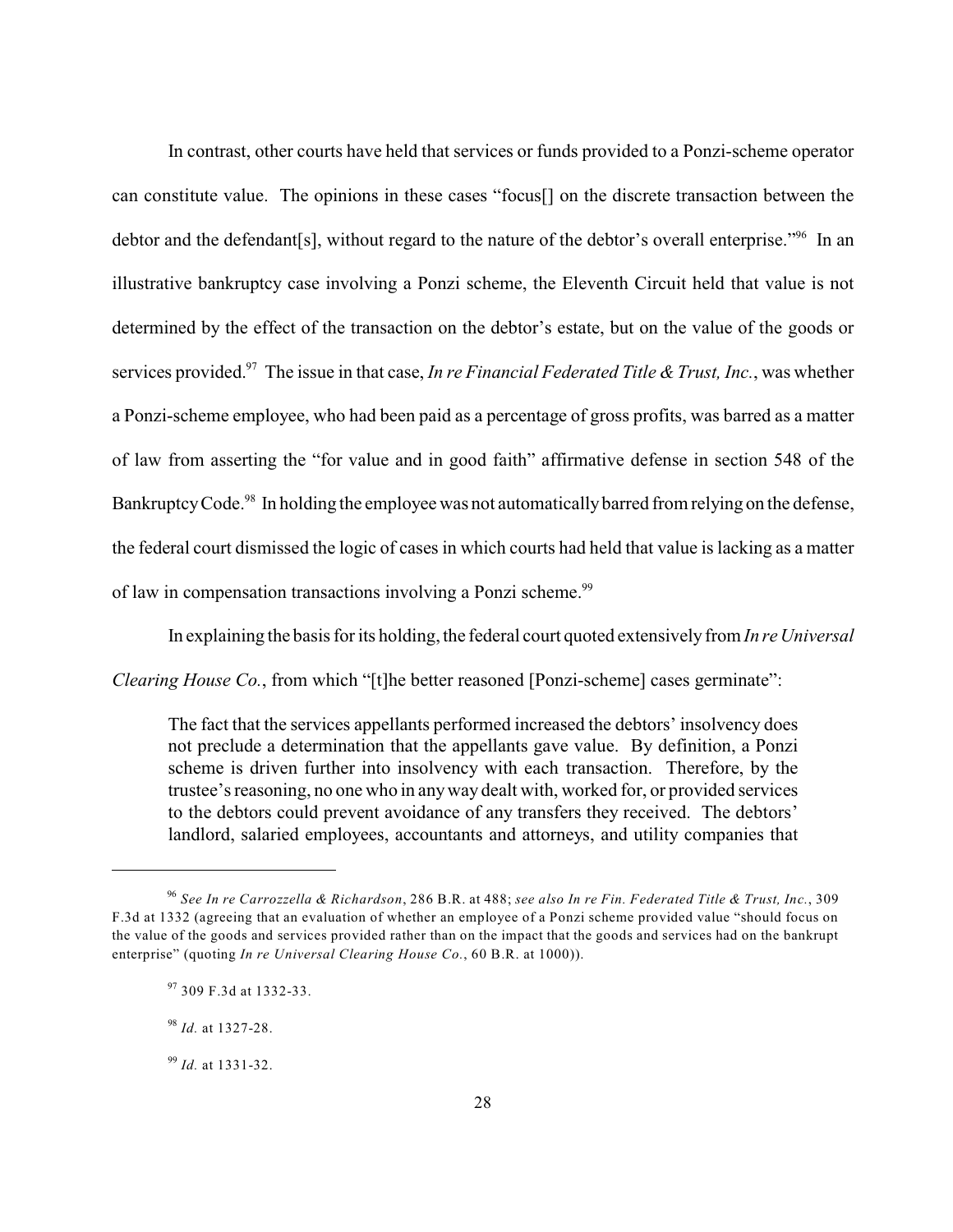provided services to the debtors all assisted the debtors in the furtherance of their fraudulent scheme. In spite of this fact, we do not think that the goods and services that these persons and entities provided were without value or that transfers to them could be set aside as fraudulent conveyances. We see no material distinction between such persons or entities and appellants. All were necessary to the success of the debtors' scheme.

We conclude that a determination of whether value was given under Section 548 should focus on the value of the goods and services provided rather than on the impact that the goods and services had on the bankrupt enterprise. We therefore hold that, as a matter of law, the services provided by appellants did constitute value as that term is used in section 548 [of the Bankruptcy Code].<sup>100</sup>

The Eleventh Circuit suggested that negating value based on the nature of the debtor's enterprise would improperly conflate the independent statutory inquiries of value, insolvency, and good faith.<sup>101</sup> Value is value regardless of whether the debtor is insolvent or whether either party is acting in good

faith.

In applying a more transaction-specific value inquiry, the Eleventh Circuit declined to follow another bankruptcy case, *In re Randy*, that provides a different perspective on the matter. *Randy* involved commissions paid to brokers who solicited investors in what turned out to be a Ponzi scheme.<sup>102</sup> The court held that services provided in furtherance of the Ponzi scheme could not, as a matter of law, confer value.<sup>103</sup> Given the illegality of the transactions, the court held that "no value

<sup>103</sup> *Id.* at 442.

*Id.* (quoting *In re Univ. Clearing House Co.*, 60 B.R. at 999-1000); *accord In re World Vision Entm't, Inc.*, 100 275 B.R. 641, 658 (Bankr. M.D. Fla. 2002) (applying Florida UFTA and bankruptcy law in holding that "[t]he law does not require" everyone conducting business with a Ponzi scheme or fraudulent enterprise to forfeit earnings regardless of the transferee's knowledge or culpability or the actual services provided).

<sup>&</sup>lt;sup>101</sup> See id. at 1331-32.

<sup>&</sup>lt;sup>102</sup> In re Randy, 189 B.R. at 438.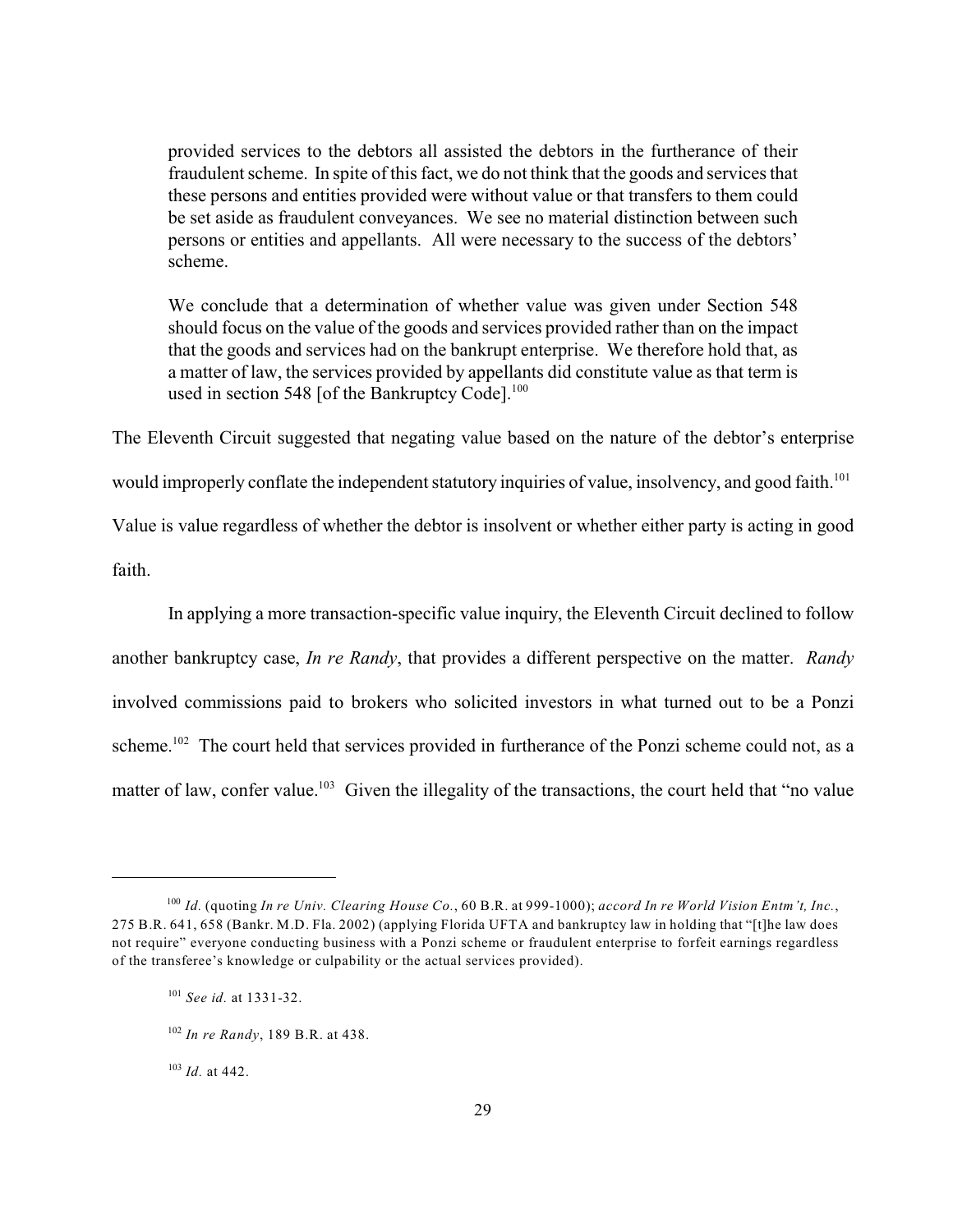was or could be legally given"; accordingly, good faith was immaterial.<sup>104</sup> The court was careful, however, to cabin its analysis to illegal contracts for commissions earned selling the Ponzi scheme, observing "[i]t is possible that others providing ordinary services to [the Ponzi-scheme operator] not involving the Ponzi scheme, especially employees of the Debtor, might have deserved to be paid for their services because they acted in good faith and gave value to the debtor," but not those who "received a form of profit from their work selling the Ponzi scheme."<sup>105</sup>

The Fifth Circuit applied a similar analysis in a pair of Ponzi-scheme cases—*Warfield v. Byron*<sup>106</sup> and *Janvey v. Brown*<sup>107</sup>—involving, respectively, commissions paid to a Ponzi-scheme investor who helped procure other investors and payments of principal and interest to Ponzi-scheme investors. Citing cases holding no reasonably equivalent value exists for illegal services performed under illegal contracts, the Fifth Circuit held in *Warfield* that the debtor did not receive reasonably equivalent value in the form of services that extended the fraud by securing new investments.<sup>108</sup>

A split result ensued in *Brown*, in which the Fifth Circuit held the investors could not keep interest payments due under their investment contracts, which were illegal and therefore "void and unenforceable," but could retain repayments of their principal investments because those payments

 $^{104}$  *Id.* 

*Id.* 105

<sup>&</sup>lt;sup>106</sup> 436 F.3d at 559-60 (making an *Erie* guess under Washington UFTA).

<sup>&</sup>lt;sup>107</sup> 767 F.3d at 442 (applying *Warfield* to Ponzi-scheme clawback action under TUFTA).

<sup>436</sup> F.3d at 560. 108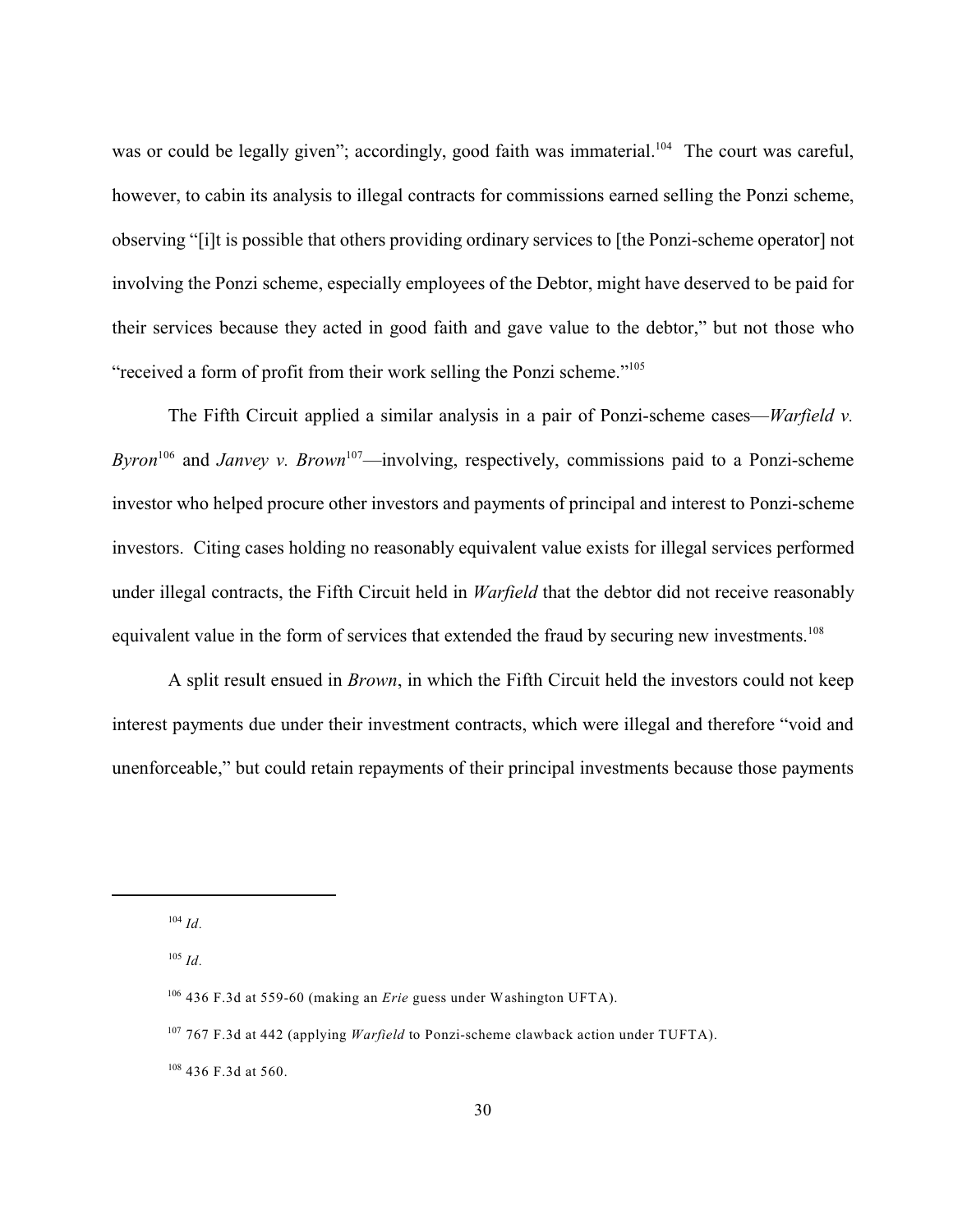extinguished a claim against the estate for those amounts.<sup>109</sup> The Fifth Circuit's latter holding in *Brown* is in tension with the Fifth Circuit's initial holding in this case. Golf Channel fully performed its contract with Stanford and, indisputably, would have a claim against the estate if Stanford had not paid what it owed for services rendered. In terms of exchanging "value," the circumstances under which Golf Channel entrusted an asset to Stanford and received reciprocal compensation are not materially distinguishable from the situation in which Ponzi-scheme investors obtained repayment of the investment funds they had entrusted to Stanford.

Besides federal-court proceedings, only one state high court has addressed the Ponzi-scheme presumptions and good-faith defense under an UFTA-based statute. In a recent opinion construing the Minnesota Uniform Fraudulent Transfer Act (MUFTA), the Minnesota Supreme Court repudiated the presumptions of actual intent, insolvency, and lack of reasonably equivalent value that some courts have applied in the Ponzi-scheme context.<sup>110</sup> With regard to value, the court held that MUFTA did not support a different value analysis based on the debtor's overall scheme or enterprise. The court, citing statutory language such as "transfer" and "an asset," observed that the statute's focus is "on individual transfers, rather than a pattern of transactions that are part of a greater 'scheme'" and, as a result, the statute dictates an "asset-by-asset" and "transfer-by-transfer" inquiry.<sup>111</sup> The court also noted that if it were to presume that transfers from Ponzi-scheme operators were not for value, it would

 $^{111}$  *Id.* at 647.

<sup>&</sup>lt;sup>109</sup> 767 F.3d at 441-43 ("Unlike interest payments, it is undisputed that the principal payments were payments of an antecedent debt, namely fraud claims that the investor-defendants have as victims of the Stanford Ponzi scheme.").

<sup>&</sup>lt;sup>110</sup> Finn, 860 N.W.2d at 642.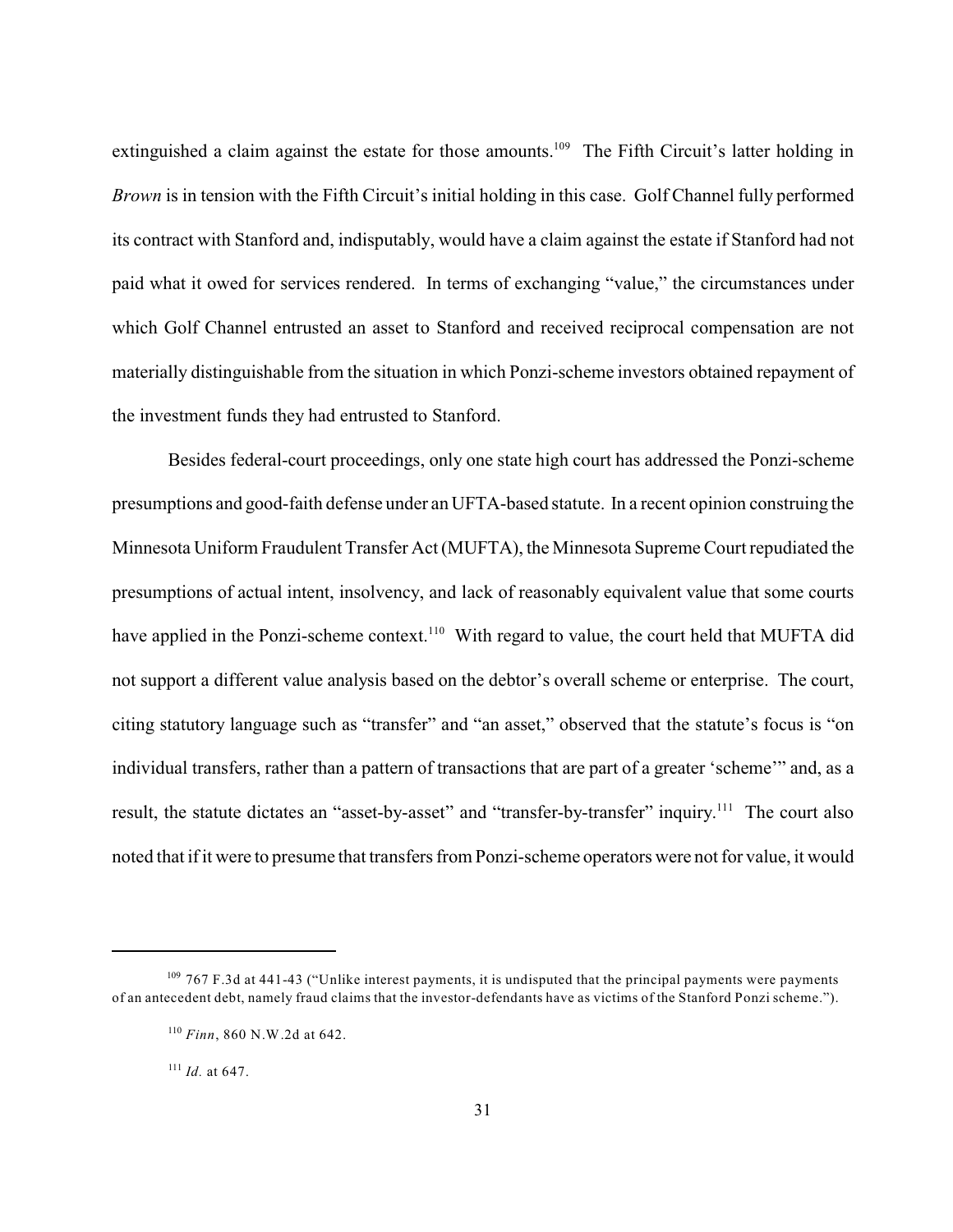"effectively negate a transferee's good-faith defense to an actual-fraud claim."<sup>112</sup> The court refused to apply the statute in a way that would nullify a statutory affirmative defense whenever the debtor was operating a Ponzi scheme, citing the absence of textual support for such a distinction.<sup>113</sup> Instead, the court held that "the determination of whether a debtor received reasonably equivalent value in exchange for a transfer of its assets depends on the facts and circumstances of each case."<sup>114</sup>

## **4. Application to the Certified Question**

In reviewing the summary judgment in Golf Channel's favor on its good-faith defense, the Fifth Circuit did not apply a presumption of no value, per se; however, the manner in which it applied TUFTA effectively does so. Like the Minnesota Supreme Court, however, we discern nothing in TUFTA's text suggesting the Legislature intended a different value standard to apply in the Ponzischeme context.<sup>115</sup> We therefore conduct the same "value" and "reasonably equivalent value" analysis inquiry under TUFTA regardless of whether the debtor was operating a Ponzi scheme or a legitimate enterprise. We ask whether the debtor received value (i.e. whether the debtor received consideration with objective, economic value, not merely consideration with some subjective, ephemeral, or

<sup>&</sup>lt;sup>112</sup> Id. at 649; see id. at 652-53 (disagreeing that the purpose of MUFTA is "equality among a debtor's creditors").

 $^{113}$  *Id.* at 648-49.

 $^{114}$  *Id*. at 650.

<sup>&</sup>lt;sup>115</sup> See TEX. BUS. & COM. CODE § 24.004(a) (defining value based on what "is given for a transfer" in the specific "exchange for the transfer"); *see also Finn*, 860 N.W.2d at 647 (noting the absence of the term "Ponzi scheme" in the MUFTA and the statute's focus "on individual transfers, rather than a pattern of transactions that are part of a greater 'scheme'").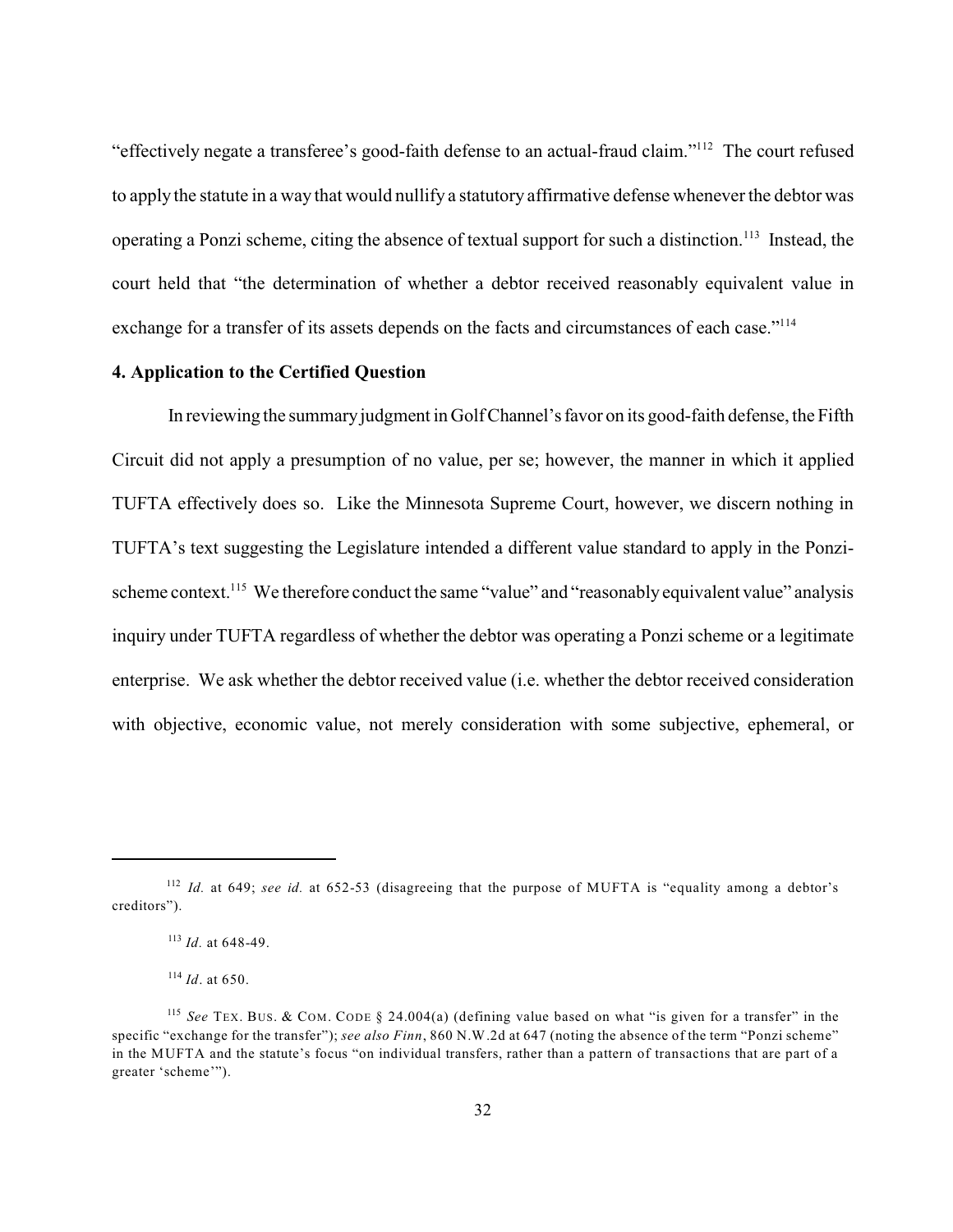emotional value)<sup>116</sup> and whether the value exchanged was reasonably equivalent.<sup>117</sup> If a debtor is operating a Ponzi scheme, a transferee may not have taken in good faith, but that inquiry is distinct from whether the exchange was for "reasonably equivalent value."

The value inquiry may turn on whether the consideration provided to the debtor was illegal, but the value of services or goods provided to a debtor does not hinge on whether a debtor utilizes services or goods to further an illegal scheme or to pursue a legitimate business endeavor. Valuing consideration based on how the debtor decides to use it improperly applies a post hoc evaluation of the transaction.<sup>118</sup>

In this case, Golf Channel's media-advertising services had objective value and utility from a reasonable creditor's perspective at the time of the transaction, regardless of Stanford's financial solvency at the time.<sup>119</sup> In exchange for its payments, Stanford received not merely speculative, emotional consideration, but accepted full performance of serviceswith objective, economic value that were provided in the ordinary course of Golf Channel's business.<sup>120</sup> Even if the media-advertising

*See, e.g.*, *Tavenner*, 257 F.3d at 408-09; *Zahra Spiritual Trust,* 910 F.2d at 249; *In re Bargfrede*, 117 F.3d 116 at 1080; *In re Treadwell*, 699 F.2d at 1051; *In re Guerrera*, 225 B.R. at 36; *Mann*, 920 F. Supp. at 954; *McPherson Oil*, 643 So.2d at 596-97.

*See In re Chomakos*, 69 F.3d at 770-72 (evaluating the *quid pro quo* and concluding values exchanged at 117 a casino were reasonably equivalent despite the house advantage); *In re Guerrera*, 225 B.R. at 36 (explaining that "[i]t is not necessary that there be 'mathematical precision' or a 'penny-for-penny' exchange in order to establish reasonably equivalent value," but there cannot be a significant disparity between the values exchanged).

*See, e.g.*, *Hooper*, 104 S.W.3d at 86; *In re R.M.L.*, 92 F.3d at 153; *In re Chomakos*, 69 F.3d at 770; *In re* 118 *Fairchild*, 6 F.3d at 1126; *In re Morris Commc'ns NC, Inc.*, 914 F.2d at 466; *see also* 5 COLLIER ON BANKRUPTCY ¶ 548.03[5].

<sup>&</sup>lt;sup>119</sup> See Golf Channel I, 780 F.3d at 646-47 (recognizing that such services "may have been quite valuable to the creditors of a legitimate business" and acknowledging the services did not "lack[] value in the abstract").

*See, e.g.*, *Tavenner*, 257 F.3d at 408-09; *Zahra Spiritual Trust,* 910 F.2d at 249; *In re Bargfrede*, 117 F.3d 120 at 1080; *In re Treadwell*, 699 F.2d at 1051; *In re Guerrera*, 225 B.R. at 36; *Mann*, 920 F. Supp. at 954; *McPherson Oil*, 643 So.2d at 596-97.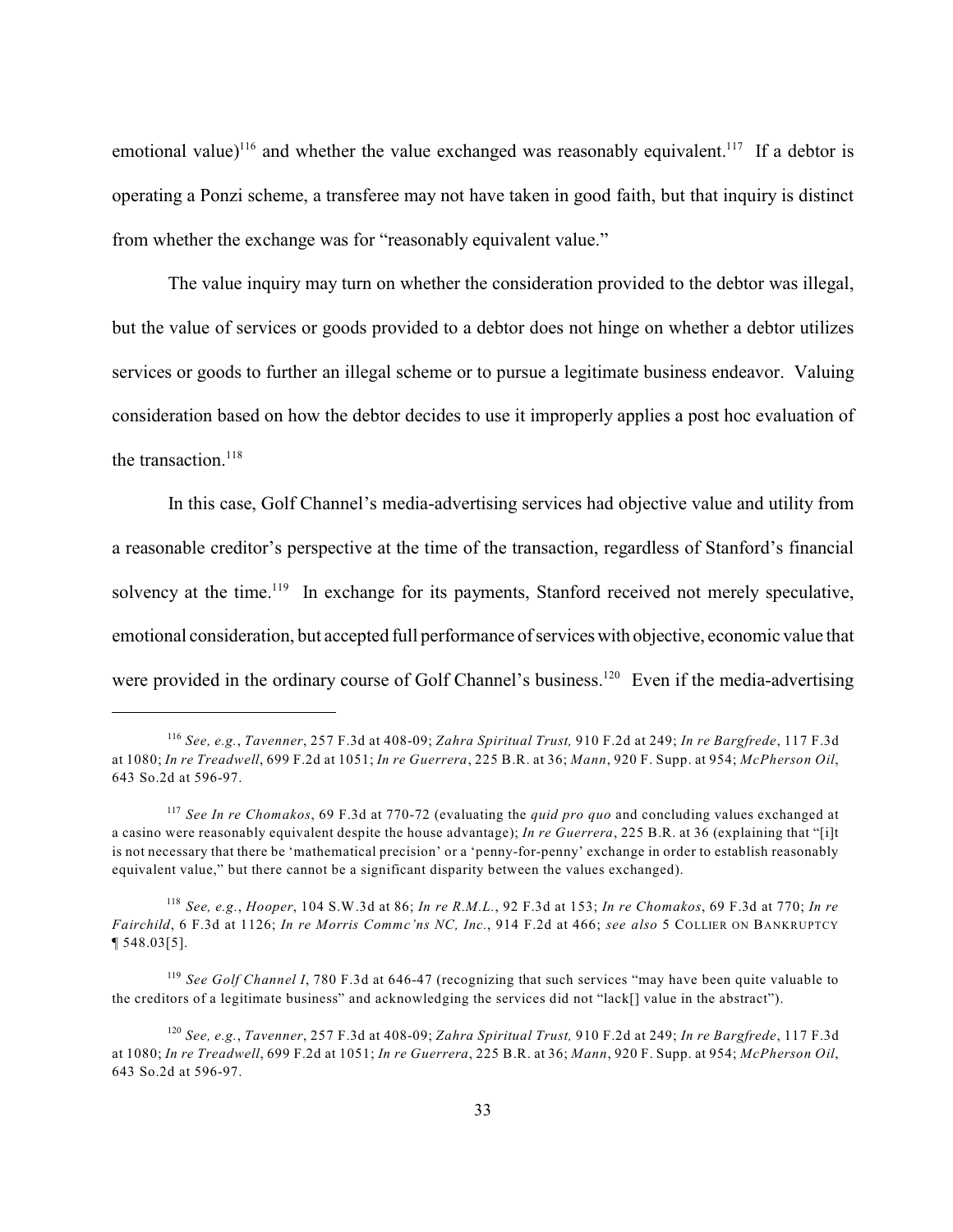services utterly failed in their ostensible purpose of attracting more business—and thus only served to deplete Stanford's assets—the inherent value of those services nonetheless existed at the time of the transaction. Moreover, as services were fully provided, each payment also had value under TUFTA by extinguishing claims against the estate for the value of those services.

For purposes of the "reasonably equivalent value" requirement in section 24.009(a), proof that an exchange occurred for market-value rates in an arm's-length transaction conclusively establishes that the value exchanged was "reasonably equivalent."<sup>121</sup> The district court determined that Golf Channel provided its services at fair market value in an arm's-length transaction, and the Receiver did not challenge that ruling on appeal.<sup>122</sup>

#### **III. Conclusion**

Whether a debtor obtained reasonablyequivalent value in a particular transaction is determined from a reasonable creditor's perspective at the time of the exchange, without regard to the subjective needs or perspectives of the debtor or transferee and without the wisdom hindsight often brings. Considering TUFTA's definitions of "value" and "reasonably equivalent value" as applied to the circumstances of this case, we conclude the reasonably equivalent value requirement in section 24.009(a) of TUFTA is satisfied when the transferee fully performed in an arm's-length transaction in the ordinary course of its business at market rates. Each of these components is fairly encompassed in the plain meaning of the terms "value" and "reasonably equivalent value," as specially and nonexhaustively defined, and each is rooted in the statute's express language.

<sup>&</sup>lt;sup>121</sup> See TEX. BUS. & COM. CODE § § 24.004(d), .009(a).

<sup>&</sup>lt;sup>122</sup> Golf Channel II, 792 F.3d at 544.